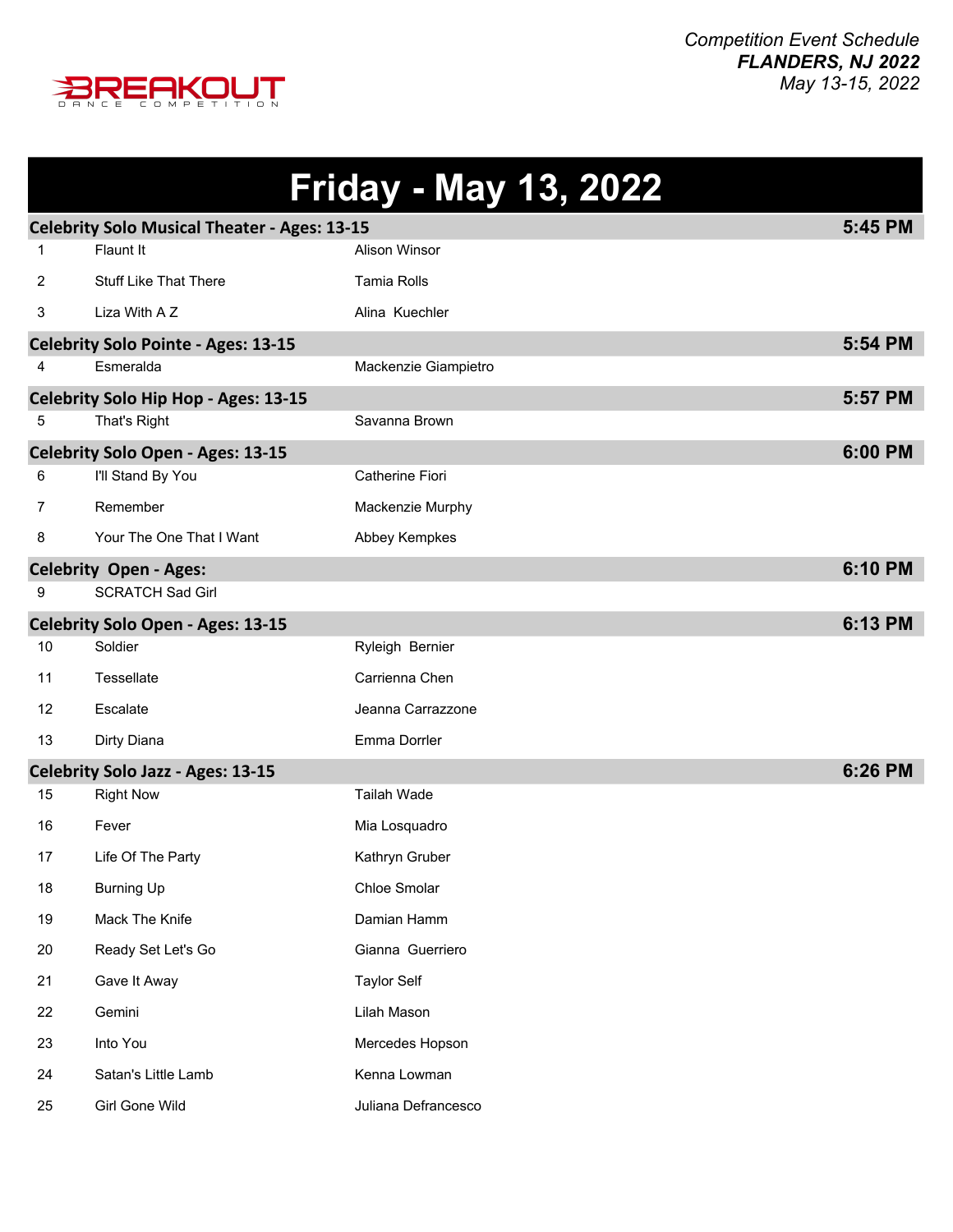| ZO | <b>TOU DOILL OWN INC</b>                         | <b>Driana Fallace</b>    |         |
|----|--------------------------------------------------|--------------------------|---------|
|    | <b>Celebrity Solo Contemporary - Ages: 13-15</b> |                          | 7:04 PM |
| 27 | Paper Thin                                       | Kaya Sharpe              |         |
| 28 | Send In The Clowns                               | Alexa Felson             |         |
| 29 | Miracle Love                                     | Michaela Cabales         |         |
| 30 | Passenger                                        | Kate Kohlhase            |         |
| 31 | Burn                                             | Sydney Smith             |         |
| 32 | Mallorca                                         | Violet Baumeister        |         |
| 33 | Fire and the Flood                               | Erin Montague            |         |
| 34 | This Is The Walk                                 | <b>Hailey Arnold</b>     |         |
| 35 | Exhale                                           | Lilah Mason              |         |
| 36 | Witness                                          | Payton Fysz              |         |
| 37 | Little Lady                                      | Pamela Manzanillo        |         |
| 38 | Stating To Get To You                            | Keriah Hancotte          |         |
| 39 | Bohemian Rhapsody                                | Mackenzie Giampietro     |         |
| 40 | If You Love Her                                  | Dylan Epstein            |         |
| 41 | Stronger                                         | Brooke Reed              |         |
| 42 | Everywhere Ghosts Hide                           | Elyse Colombo            |         |
| 43 | <b>Bedroom Ceiling</b>                           | Natalie Demuth           |         |
| 44 | Gimmie All Your Love                             | Hannah Vayser            |         |
|    | <b>Celebrity Solo Tap - Ages: 13-15</b>          |                          | 8:01 PM |
| 45 | <b>Sweet Creature</b>                            | Isabela Pereira          |         |
| 46 | <b>Blow Gabriel Blow</b>                         | Samantha Mihalis         |         |
|    | Celebrity Solo Lyrical - Ages: 13-15             |                          | 8:07 PM |
| 47 | Kill Em With Kindness                            | Ava Vancleef             |         |
| 48 | <b>Wild Horses</b>                               | Kali Miga                |         |
| 49 | Solitary                                         | Alexa Felson             |         |
| 50 | On Your Shore                                    | <b>Brielle Mcmanamon</b> |         |
|    | <b>Celebrity Lyrical - Ages:</b>                 |                          | 8:20 PM |

| 51 | <b>SCRATCH Dancing Queen</b> |  |
|----|------------------------------|--|
|----|------------------------------|--|

|    | <b>Celebrity Solo Lyrical - Ages: 13-15</b> |                        | 8:23 PM |
|----|---------------------------------------------|------------------------|---------|
| 52 | Just Like A River Does                      | Kaitlyn Cooper         |         |
| 53 | Thankful                                    | Lily Shafer            |         |
| 54 | Carry You                                   | Isabella Dilorenzo     |         |
| 55 | Is That Alright                             | Mckayla Doyle          |         |
| 56 | Stay                                        | <b>Hailey Gruenler</b> |         |
| 57 | Complicated                                 | Cecelia Kilner         |         |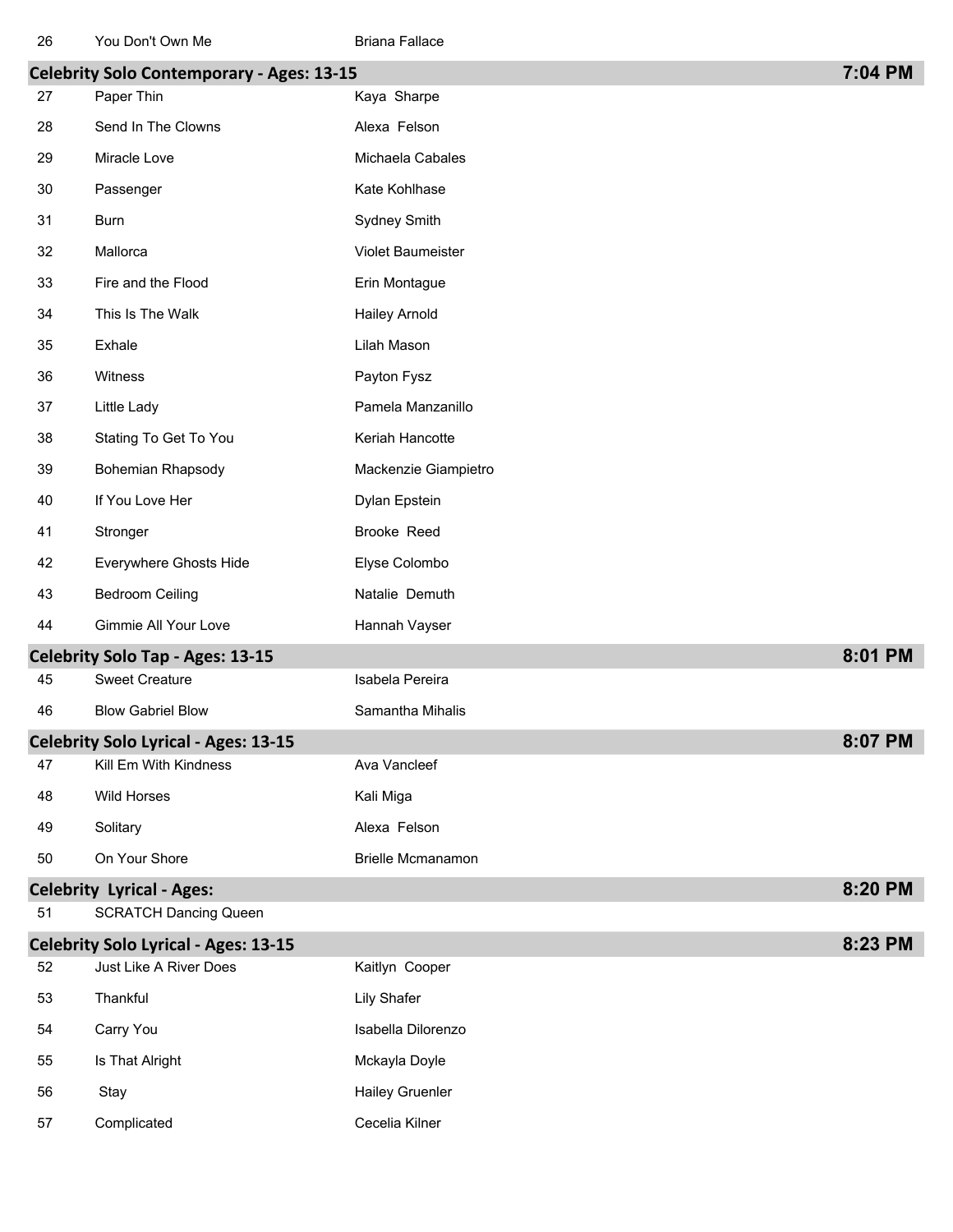| 58 | Supermarket flowers                                     | Jeanna Carrazzone                                      |         |
|----|---------------------------------------------------------|--------------------------------------------------------|---------|
| 59 | Before I Go                                             | <b>Brielle Rivera</b>                                  |         |
| 60 | Undone                                                  | Hannah Vayser                                          |         |
| 61 | Your Armor                                              | Sydney Allen                                           |         |
|    | <b>Celebrity Duo/Trio Musical Theater - Ages: 13-15</b> |                                                        | 8:55 PM |
| 63 | <b>Big Finish</b>                                       | Tamia Rolls, Alison Winsor                             |         |
| 64 | Jet Set                                                 | Dylan Epstein, Mia Losquadro, Lily Shafer              |         |
|    | <b>Celebrity Duo/Trio Open - Ages: 13-15</b>            |                                                        | 9:01 PM |
| 65 | Chakra                                                  | Jeanna Carrazzone, Mackenzie Giampietro, Erin Montague |         |
|    | <b>Celebrity Duo/Trio Jazz - Ages: 13-15</b>            |                                                        | 9:04 PM |
| 66 | Like Me                                                 | Gianna Guerriero, Alexandria Parker                    |         |
| 67 | Move                                                    | Chloe Smolar, Tailah Wade                              |         |
| 68 | Queen Bee                                               | Savanna Brown, Taylor Self                             |         |
| 69 | Wake Me Up                                              | Damian Hamm, Kali Miga                                 |         |
| 70 | Ooh La La                                               | Juliana Defrancesco, Ava Flim                          |         |
| 71 | Sway                                                    | Sydney Allen, Mercedes Hopson                          |         |
|    | <b>Celebrity Duo/Trio Lyrical - Ages: 13-15</b>         |                                                        | 9:22 PM |
| 72 | Sky Full Of Stars                                       | Isabella Dilorenzo, Kate Kohlhase, Sydney Smith        |         |
| 73 | <b>Beautiful Things</b>                                 | Natalie Demuth, Alexandria Parker                      |         |
| 74 | <b>Break With Me</b>                                    | Cecelia Kilner, Brielle Mcmanamon                      |         |
| 75 | <b>Unchained Melody</b>                                 | Alexa Felson, Kaylee Losco                             |         |
| 76 | If You Ever Forget That You Love Me                     | Kate Kohlhase, Paige Kohlhase                          |         |
|    | <b>Celebrity Duo/Trio Contemporary - Ages: 13-15</b>    |                                                        | 9:37 PM |
| 77 | Last Time                                               | Payton Fysz, Keriah Hancotte, Katherine Johnson        |         |
| 78 | Wicked Game                                             | Carrienna Chen, Elyse Colombo, Hannah Vayser           |         |
| 79 | <b>Beauty</b>                                           | Hailey Arnold, Emma Fisher                             |         |
|    | <b>Celebrity Duo/Trio Tap - Ages: 13-15</b>             |                                                        | 9:46 PM |
| 80 | Expensive                                               | Natalie Demuth, Brianna Spriet                         |         |
| 81 | I Lived                                                 | Alina Kuechler, Hannah Mowrer                          |         |
| 82 | Devil Went Down to Georgia                              | Erin Montague, Gabrielle Rice                          |         |
|    |                                                         | <b>AWARDS: 10:15 PM</b>                                |         |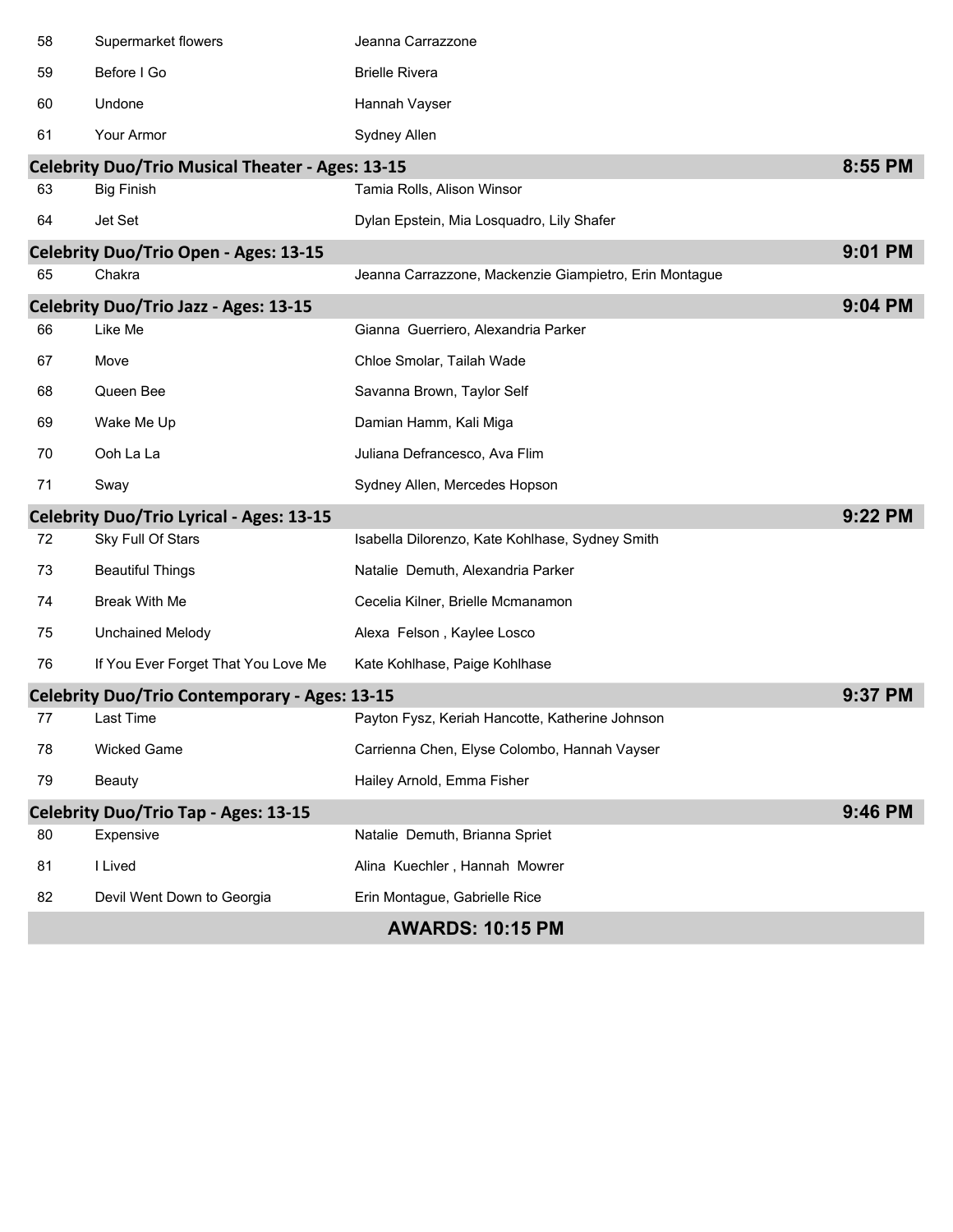# **Saturday - May 14, 2022**

|     | <b>Celebrity Solo Jazz - Ages: 6 &amp; Under</b>    |                      | 8:00 AM |
|-----|-----------------------------------------------------|----------------------|---------|
| 83  | Wash That Man                                       | Rory Graham          |         |
|     | <b>Celebrity Solo Musical Theater - Ages: 7-9</b>   |                      | 8:03 AM |
| 84  | Music And The Mirror                                | Alesandra Tilghman   |         |
| 85  | Top Seceret Personal Beeswax                        | Laurel Demuth        |         |
|     | <b>Celebrity Solo Hip Hop - Ages: 7-9</b>           |                      | 8:09 AM |
| 86  | Low                                                 | Isabella Boguslawski |         |
|     | <b>Celebrity Solo Open - Ages: 7-9</b>              |                      | 8:12 AM |
| 87  | Don't Stop Me Now                                   | <b>Blake Wolcott</b> |         |
|     | <b>Celebrity Solo Jazz - Ages: 7-9</b>              |                      | 8:15 AM |
| 88  | I Enjoy Being A Girl                                | Cassie Storms        |         |
| 89  | <b>Born To Entertain</b>                            | Evie Graham          |         |
| 90  | One Jump                                            | Janila Gilchrist     |         |
|     | <b>Celebrity Solo Ballet - Ages: 10-12</b>          |                      | 8:25 AM |
| 91  | Papillion                                           | Brynn Melillo        |         |
|     | <b>Celebrity Solo Musical Theater - Ages: 10-12</b> |                      | 8:28 AM |
| 92  | Conga                                               | Ana Grace Haggerty   |         |
|     | Celebrity Solo Open - Ages: 10-12                   |                      | 8:31 AM |
| 93  | Fly Away                                            | Danella Feldman      |         |
| 94  | Welcome To The Jungle                               | Samantha McConnell   |         |
|     | <b>Celebrity Solo Jazz - Ages: 10-12</b>            |                      | 8:38 AM |
| 95  | <b>Next Dance</b>                                   | Amiya Brown          |         |
| 96  | Dancin My Way                                       | Emily Afflerbach     |         |
| 97  | Move                                                | Sami Ford            |         |
| 98  | Orange Colored Sky                                  | Mia Sabatelli        |         |
| 99  | I Will Survive                                      | Tessa Anderson       |         |
| 100 | Let's Get Loud                                      | Emma Bushta          |         |
| 101 | Poker Face                                          | Samara Nambair       |         |
| 102 | Hernando's Hideaway                                 | Payton Giampietro    |         |
|     | <b>Celebrity Solo Contemporary - Ages: 10-12</b>    |                      | 9:03 AM |
| 103 | Came Here For Love                                  | Tiegan Schrader      |         |
| 104 | The Fool                                            | Tessa Anderson       |         |
| 105 | Faun                                                | Evan Toll            |         |
| 106 | Gravity                                             | Sofia Gamboa         |         |
| 107 | So Much More Than This                              | Natalie Palumbo      |         |
| 108 | Something You Said                                  | Samara Nambair       |         |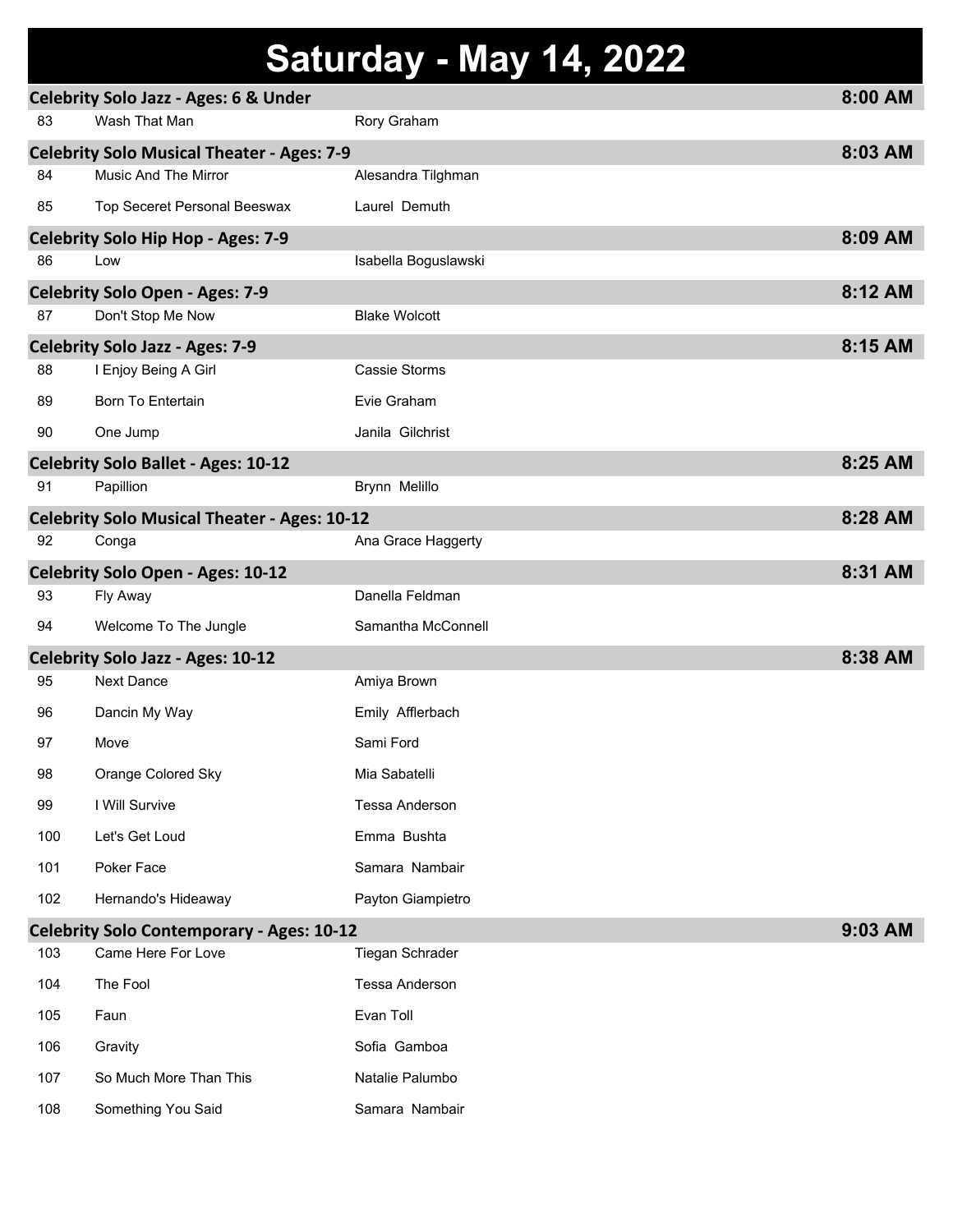|     | <b>Celebrity Solo Tap - Ages: 10-12</b>              |                                                         | 9:22 AM  |
|-----|------------------------------------------------------|---------------------------------------------------------|----------|
| 109 | <b>Business Of Love</b>                              | <b>Charlotte Detz</b>                                   |          |
|     | <b>Celebrity Solo Lyrical - Ages: 10-12</b>          |                                                         | 9:25 AM  |
| 110 | Forever Young                                        | Brynn Melillo                                           |          |
| 111 | Forever Young                                        | Sophia Defede                                           |          |
| 112 | My Heart Will Go On                                  | Tessa Anderson                                          |          |
| 113 | The Memory                                           | Emilia Pereira                                          |          |
| 114 | Rainbow                                              | Hannah Mowrer                                           |          |
| 115 | I Try                                                | Vanessa Colaizzi                                        |          |
| 116 | Someone Like You                                     | Liliana Pereira                                         |          |
|     | <b>Celebrity Duo/Trio Open - Ages: 6 &amp; Under</b> |                                                         | 9:47 AM  |
| 117 | It Takes Two                                         | Lena Colaizzi, Sloane Mcgrath                           |          |
|     | <b>Celebrity Duo/Trio Open - Ages: 7-9</b>           |                                                         | 9:50 AM  |
| 118 | You've Got Mail                                      | Emma Mosca, Blake Wolcott                               |          |
|     | Celebrity Duo/Trio Open - Ages: 10-12                |                                                         | 9:53 AM  |
| 119 | Snow                                                 | Ryleigh Bernier, Mackenzie Murphy, Evan Toll            |          |
|     | <b>Celebrity Duo/Trio Hip Hop - Ages: 7-9</b>        |                                                         | 9:56 AM  |
| 120 | <b>BAPS</b>                                          | Isabella Boguslawski, Janila Gilchrist                  |          |
| 121 | Mr Postman                                           | Johenis Bernal, Evie Graham, Rory Graham                |          |
|     | Celebrity Duo/Trio Hip Hop - Ages: 10-12             |                                                         | 10:02 AM |
| 122 | Motion                                               | Chyna Colon, Athena Green                               |          |
|     | <b>Celebrity Duo/Trio Jazz - Ages: 7-9</b>           |                                                         | 10:05 AM |
| 123 | <b>Fairly OddParents</b>                             | Sami Ford, Eva Rosen, Cassie Storms                     |          |
| 124 | Everybody Needs A Best Friend                        | Laurel Demuth, Eliza Grubbs                             |          |
| 125 | Wings                                                | Giulianna Cantagallo-Rohm, Emma Mosca, Madelyn Sandt    |          |
|     | <b>Celebrity Duo/Trio Jazz - Ages: 10-12</b>         |                                                         | 10:14 AM |
| 126 | Madhouse                                             | Emily Afflerbach, Regan Sharpe                          |          |
| 127 | My Strongest Suit                                    | Vanessa Colaizzi, Samantha McConnell, Ava Vancleef      |          |
| 128 | 20th Century Fox Mambo                               | Kathryn Gruber, Mia Sabatelli, Sydney Smith             |          |
|     | <b>Celebrity Duo/Trio Contemporary - Ages: 10-12</b> |                                                         | 10:23 AM |
| 129 | Run Baby Run                                         | Michaela Cabales, Molly Heinrichs                       |          |
|     | <b>Celebrity Duo/Trio Tap - Ages: 10-12</b>          |                                                         | 10:26 AM |
| 130 | <b>Bandstand Boogie</b>                              | Tessa Anderson, Isabella Schmidt                        |          |
| 131 | Good To Be Alive                                     | Alianna Cadena, Tiegan Schrader, Vivienne Terry         |          |
|     | <b>Celebrity Duo/Trio Lyrical - Ages: 7-9</b>        |                                                         | 10:32 AM |
| 132 | When She Loved Me                                    | Sophia Defede, Alesandra Tilghman                       |          |
| 133 | Count On Me                                          | Giulianna Cantagallo-Rohm, Madelyn Sandt, Blake Wolcott |          |
|     | <b>Celebrity Duo/Trio Lyrical - Ages: 10-12</b>      |                                                         | 10:38 AM |
| 134 | Don't Worry Bout Me                                  | Emily Afflerbach, Brynn Melillo, Sloane Reed            |          |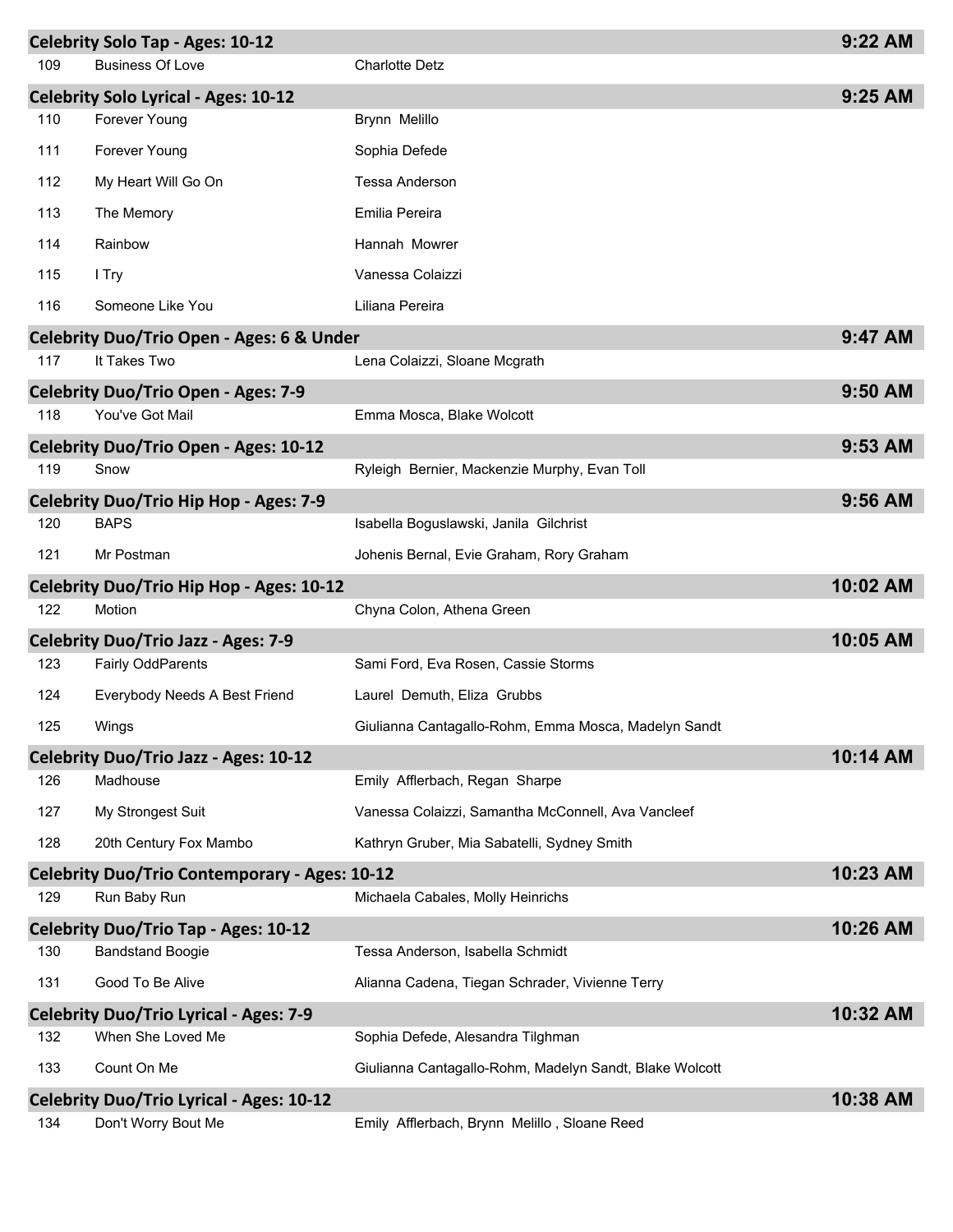| 136 | Every Little Thing She Does Is Magic              | Emma Bushta, Danella Feldman, Emilia Pereira                                                                                                                                                                                             |          |
|-----|---------------------------------------------------|------------------------------------------------------------------------------------------------------------------------------------------------------------------------------------------------------------------------------------------|----------|
| 137 | Call On Me                                        | Kaitlyn Cooper, Hannah Mowrer, Kaya Sharpe                                                                                                                                                                                               |          |
|     | <b>Beginner Solo Musical Theater - Ages: 7-9</b>  |                                                                                                                                                                                                                                          | 10:47 AM |
| 138 | Me And My Boi                                     | Colette Sharpe                                                                                                                                                                                                                           |          |
| 139 | Bigger Isn't Better                               | Michael Kallish                                                                                                                                                                                                                          |          |
|     | <b>Beginner Solo Jazz - Ages: 7-9</b>             |                                                                                                                                                                                                                                          | 10:54 AM |
| 140 | Faith                                             | Sonali John                                                                                                                                                                                                                              |          |
| 141 | Footloose                                         | Liam Gunderman                                                                                                                                                                                                                           |          |
|     | <b>Beginner Solo Lyrical - Ages: 7-9</b>          |                                                                                                                                                                                                                                          | 11:00 AM |
| 142 | Dream It Possible                                 | Juliana Piazza                                                                                                                                                                                                                           |          |
| 143 | <b>Bring Me Close</b>                             | Julia Wenit                                                                                                                                                                                                                              |          |
|     | Beginner Solo Jazz - Ages: 10-12                  |                                                                                                                                                                                                                                          | 11:06 AM |
| 144 | Cut To The Feeling                                | Isabella Soto                                                                                                                                                                                                                            |          |
| 145 | <b>Plastic Doll</b>                               | Gabriella Eidelstein                                                                                                                                                                                                                     |          |
|     | <b>Beginner Solo Lyrical - Ages: 13-15</b>        |                                                                                                                                                                                                                                          | 11:13 AM |
| 146 | Light Me Up                                       | Amisha Agarwal                                                                                                                                                                                                                           |          |
|     | <b>Beginner Small Group Hip Hop - Ages: 7-9</b>   |                                                                                                                                                                                                                                          | 11:16 AM |
| 147 | Work It                                           | Victoria Bartolomeo, Serena Charkas, Skylar Rae Rodgers, Sophia Vasquez                                                                                                                                                                  |          |
| 148 | Gold Digger                                       | Mackenzie Harris, Abby Lasocki, Chelsea Manzanillo, Sloane Murphy, Luzelena Reyes,<br>Emma Rodriguez, London Velez                                                                                                                       |          |
| 149 | Lunchbox Surprise                                 | Aayla Burgin, Penelope Ciaburri, Alexa Gramp, Michael Kallish, Evangeline Knebl,<br>Colette Sharpe, Julia Wenit                                                                                                                          |          |
|     | <b>Beginner Small Group Hip Hop - Ages: 13-15</b> |                                                                                                                                                                                                                                          | 11:26 AM |
| 150 | Pump It Up                                        | Tiphanie Feliciano, Gianna Nelson, Destiny Rivera, Natalie Ruiz                                                                                                                                                                          |          |
|     | <b>Beginner Large Group Hip Hop - Ages: 10-12</b> |                                                                                                                                                                                                                                          | 11:29 AM |
| 151 | Lean Back                                         | Sabrina Antonucci, Alaina Bengen, Delaney Brown, Natalija Bursac, Natalia Charkas,<br>Evelyn Chichester, Faith Kearney, Sophia Lehr, Maya Lorusso, Daniela Loving, Gillian<br>Mitchell, Lilly Mitreski, Alura Realmonte, Camryn Scarlett |          |
|     | <b>Beginner Small Group Jazz - Ages: 7-9</b>      |                                                                                                                                                                                                                                          | 11:33 AM |
| 152 | Good Time Good Life                               | Alexa D'andrea, Nina Fallon, Lily Garvey, Emily Mckeon, Briella Noonan                                                                                                                                                                   |          |
| 153 | Jailhouse Rock                                    | Ellie Bartiromo, Liam Gunderman, Sonali John, Amelia Perfilio, Juliana Piazza, Sophia<br>Pugliese, Ava Tartaglia                                                                                                                         |          |
| 154 | Wash That Man                                     | Olivia Bexiga, Katherine Gilligan, Clara Lindenmann, Julia Montomery, Evelyn Ng, Evie<br>Rowbotham, Hannah Silk, Sara Wahi                                                                                                               |          |
| 155 | Proud Mary                                        | Mackenzie Harris, Abby Lasocki, Chelsea Manzanillo, Sloane Murphy, Luzelena Reyes,<br>Emma Rodriguez, London Velez                                                                                                                       |          |
| 156 | <b>LOL Dolls</b>                                  | Kamryn Duckworth, Olivia Klein, Aaliyah Manzoni, Lyllian Rodriguez, Natalee Rodriguez,<br>Molly Stinson, Jillian Stump, Mia Valmont                                                                                                      |          |
|     | Beginner Small Group Jazz - Ages: 6 & Under       |                                                                                                                                                                                                                                          | 11:50 AM |
| 157 | Tarzan And Jane                                   | Nora Bennett, Michael Kallish, Lillian Placko, Alexis Yager                                                                                                                                                                              |          |
|     | <b>Beginner Small Group Jazz - Ages: 10-12</b>    |                                                                                                                                                                                                                                          | 11:53 AM |
| 158 | Fuego                                             | Sydney Counihan, Kendall Hersch, Whitney Robertson, Gabriella Volpicelli, Jocelyn<br>Wang                                                                                                                                                |          |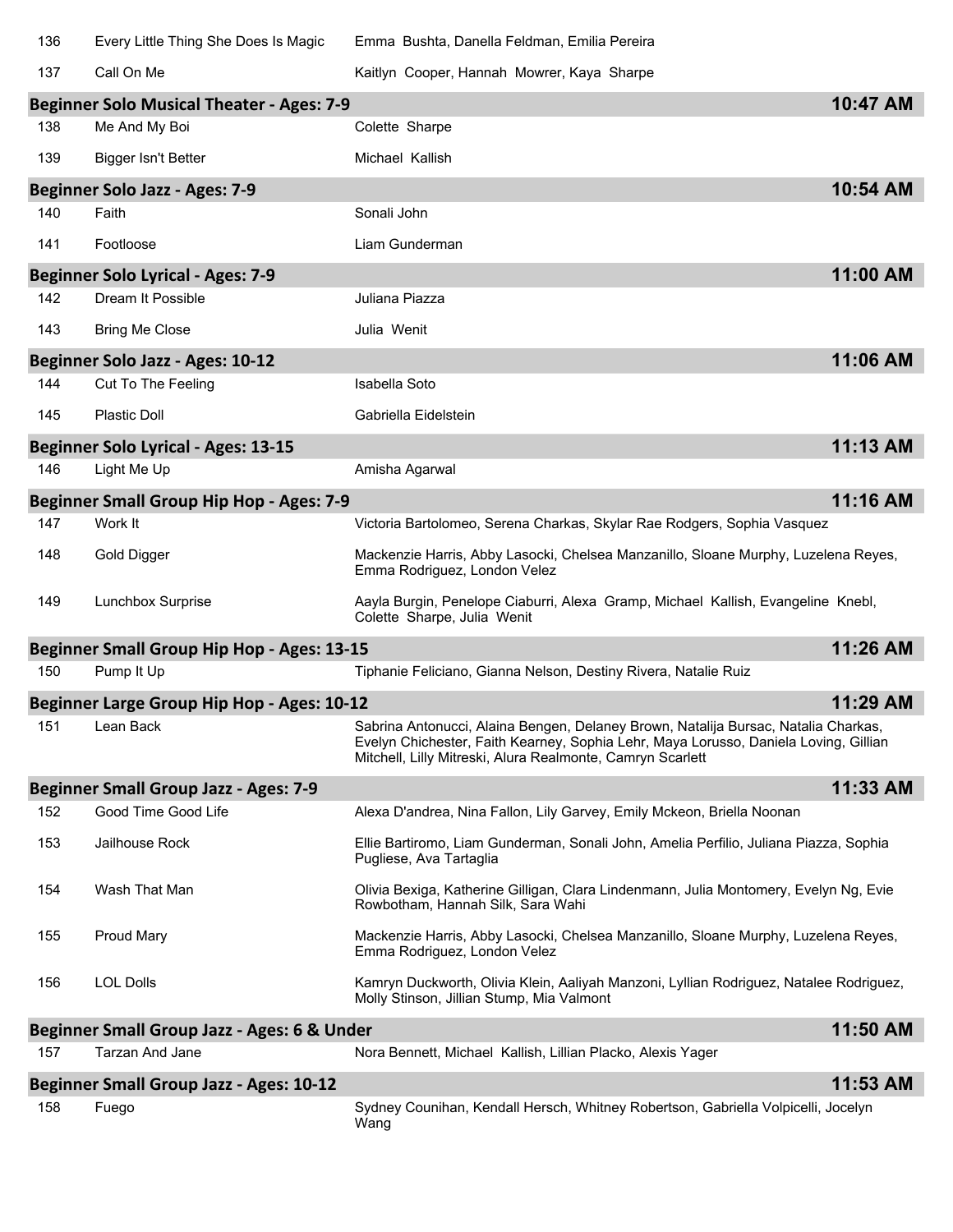|     | <b>Beginner Small Group Jazz - Ages: 13-15</b>         |                                                                                                                                                                | 11:57 AM |
|-----|--------------------------------------------------------|----------------------------------------------------------------------------------------------------------------------------------------------------------------|----------|
| 159 | Feeling Good                                           | Gabriella Depalma, Gianna Nelson, Lily Yezdanian, Ava Zodda                                                                                                    |          |
|     | Beginner Large Group Jazz - Ages: 6 & Under            |                                                                                                                                                                | 12:00 PM |
| 160 | Girls Just Want To Have Fun                            | Julianna Avallone, Emilia Dias, Samantha Drayton, Molly Kurzweil, Olivia Nassif, Olivia<br>Nghiem, Chiara Ruiz, Aanya Shah, Samantha Switlyk, Savannah Terhune |          |
|     | Beginner Small Group Tap - Ages: 6 & Under             |                                                                                                                                                                | 12:05 PM |
| 161 | Ease On Down The Road                                  | Serena Charkas, Brooke Hurtubise, Skylar Rae Rodgers, Sebina Destinee Stobinski                                                                                |          |
|     | <b>Beginner Small Group Tap - Ages: 7-9</b>            |                                                                                                                                                                | 12:08 PM |
| 162 | Pass Me By                                             | Adrianna Faller, Halle Hallberg, William Hughes, Emma Patel                                                                                                    |          |
| 163 | Jump Shout Boogie                                      | Gabriella Castaldo, Natalia Charkas, Lilly Mitreski, Lucy Moallem, Alura Realmonte                                                                             |          |
| 164 | Tiki Tiki Room                                         | Kamryn Duckworth, Olivia Klein, Aaliyah Manzoni, Lyllian Rodriguez, Natalee Rodriguez,<br>Molly Stinson, Jillian Stump, Mia Valmont                            |          |
| 165 | Coffee In A Cardboard Cup                              | Aayla Burgin, Penelope Ciaburri, Eliza Grubbs, Michael Kallish, Evangeline Knebl                                                                               |          |
|     | <b>Beginner Small Group Tap - Ages: 13-15</b>          |                                                                                                                                                                | 12:21 PM |
| 166 | Din Daa Daa                                            | Gabriella Depalma, Juliana Manzi, Gianna Nelson, Ava Zodda                                                                                                     |          |
|     | <b>Beginner Duo/Trio Jazz - Ages: 7-9</b>              |                                                                                                                                                                | 12:25 PM |
| 167 | 9 To 5                                                 | Serena Charkas, Brooke Hurtubise, Sebina Destinee Stobinski                                                                                                    |          |
| 168 | Candyman                                               | Adrianna Faller, William Hughes, Emma Patel                                                                                                                    |          |
| 169 | Smile                                                  | Ellie Bartiromo, Juliana Piazza                                                                                                                                |          |
| 170 | Swagger Jagger                                         | Aaliyah Manzoni, Mia Valmont                                                                                                                                   |          |
|     | <b>Beginner Small Group Lyrical - Ages: 7-9</b>        |                                                                                                                                                                | 12:37 PM |
| 171 | Hallelujah                                             | Mackenzie Harris, Abby Lasocki, Chelsea Manzanillo, Sloane Murphy, Luzelena Reyes,<br>Emma Rodriguez, London Velez                                             |          |
| 172 | Hold On To Me                                          | Alexa D'andrea, Nina Fallon, Lily Garvey, Emily Mckeon, Briella Noonan                                                                                         |          |
|     | <b>Beginner Small Group Lyrical - Ages: 10-12</b>      |                                                                                                                                                                | 12:43 PM |
| 173 | Mad World                                              | Sabrina Antonucci, Natalia Charkas, Faith Kearney, Sophia Lehr, Maya Lorusso, Daniela<br>Loving, Lilly Mitreski, Alura Realmonte, Camryn Scarlett              |          |
| 174 | Stronger Than I've Ever Been                           | Sydney Counihan, Kendall Hersch, Whitney Robertson, Gabriella Volpicelli, Jocelyn<br>Wang                                                                      |          |
|     | Beginner Duo/Trio Jazz - Ages: 6 & Under               |                                                                                                                                                                | 12:50 PM |
| 175 | Dreamgirls                                             | Avery Angelis, Ava Dasilva, Santina Rose Lucchese                                                                                                              |          |
|     | <b>Beginner Duo/Trio Musical Theater - Ages: 7-9</b>   |                                                                                                                                                                | 12:53 PM |
| 176 | Hard Knock Life                                        | Molly Stinson, Jillian Stump, Mia Valmont                                                                                                                      |          |
|     | <b>Beginner Duo/Trio Musical Theater - Ages: 10-12</b> |                                                                                                                                                                | 12:56 PM |
| 177 | Stepsister's Lament                                    | Jenna Carrescia, Isabella Soto                                                                                                                                 |          |
|     | <b>Beginner Duo/Trio Lyrical - Ages: 10-12</b>         |                                                                                                                                                                | 12:59 PM |
| 178 | I'm Still Here                                         | Ellie Bartiromo, Caragh Lambert                                                                                                                                |          |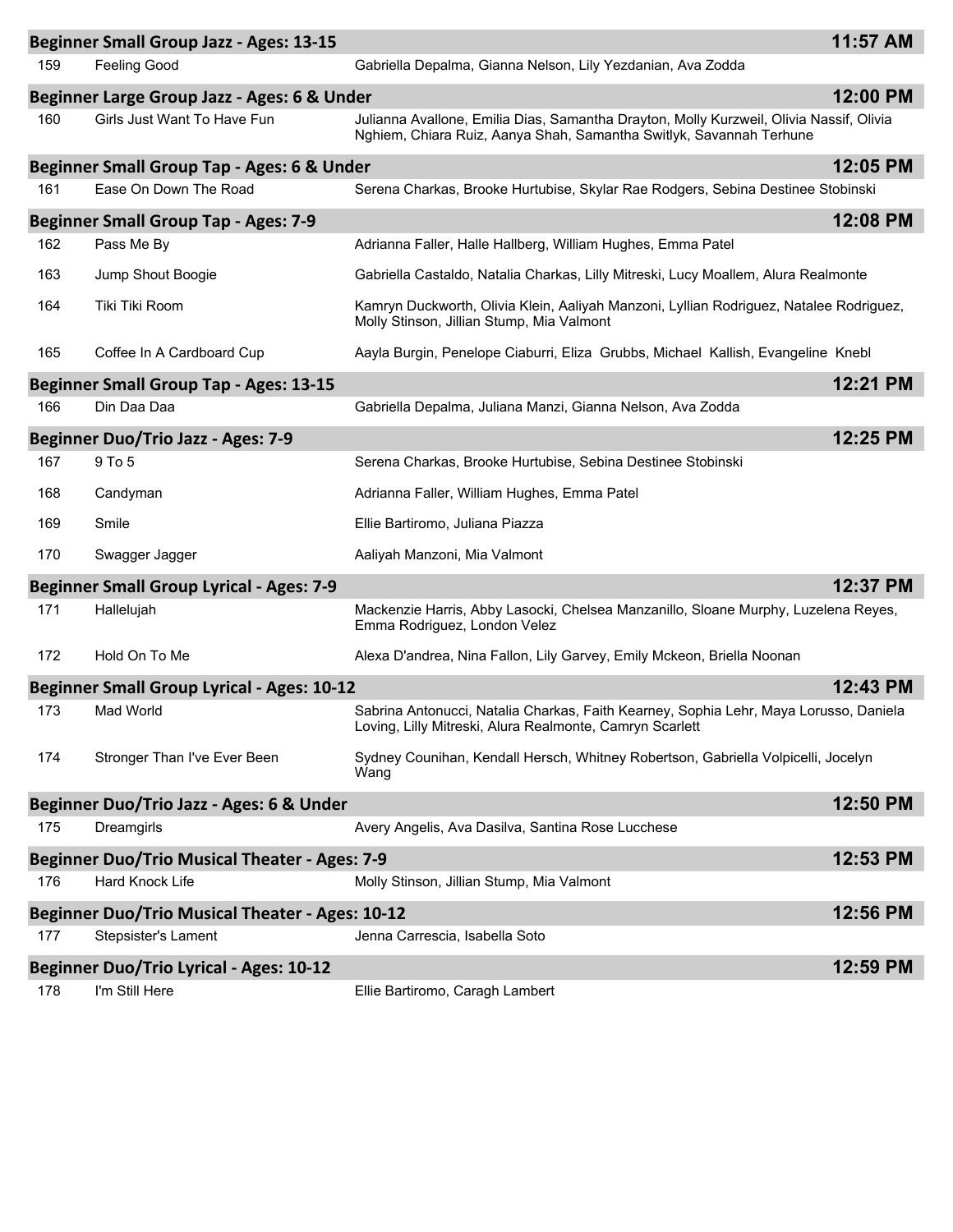#### **Beginner Line Open - Ages: 13-15**

179 Let's Go Crazy Sabrina Antonucci, Alaina Bengen, Gabriella Castaldo, Natalia Charkas, Serena Charkas, Evelyn Chichester, Gabriella Depalma, Tiphanie Feliciano, Faith Kearney, Sophia Lehr, Maya Lorusso, Daniela Loving, Juliana Manzi, Gillian Mitchell, Lilly Mitreski, Lucy Moallem, Gianna Nelson, Alura Realmonte, Destiny Rivera, Skylar Rae Rodgers, Natalie Ruiz, Camryn Scarlett, Sebina Destinee Stobinski, Lily Yezdanian, Ava Zodda

### **AWARDS: 1:15 PM**

|     | Up & Coming Small Group Ballet - Ages: 7-9            |                                                                                                                                                                                                                                                                                                               | 2:15 PM |
|-----|-------------------------------------------------------|---------------------------------------------------------------------------------------------------------------------------------------------------------------------------------------------------------------------------------------------------------------------------------------------------------------|---------|
| 180 | Diamonds                                              | Marta Chun, Kayla Fritchman, Saige Julien, Kelsey Jung, Bailey Kries, Alyssa Massey,<br>Emma Minutaglio, Addisyn Rowlin                                                                                                                                                                                       |         |
| 181 | Faust                                                 | Giulianna Cantagallo-Rohm, Lucy Koziol, Gianna Madurki, Liliana Mendoza, Emma<br>Mosca, Madelyn Sandt, Vivienne Taggart, Blake Wolcott                                                                                                                                                                        |         |
|     | Up & Coming Small Group Musical Theater - Ages: 10-12 |                                                                                                                                                                                                                                                                                                               | 2:21 PM |
| 182 | Jet Set                                               | Tessa Anderson, Avarie Arnold, Hailey Bola, Halle Hallberg, Sarah Jurema, Emma<br>Moushon                                                                                                                                                                                                                     |         |
|     | Up & Coming Small Group Hip Hop - Ages: 10-12         |                                                                                                                                                                                                                                                                                                               | 2:25 PM |
| 183 | G-Slide                                               | Madeline Andrews, Sydney Counihan, Melle Glatt, Clodagh Keane, Alexa Noonan,<br>Valentina Tiziano                                                                                                                                                                                                             |         |
| 184 | <b>Dutchess</b>                                       | Emma Finley-Dawes, Keriah Hancotte, Brooklyn Matsinger, Tiegan Schrader, Avery<br>Stewart, Ella Stewart, Vivienne Terry                                                                                                                                                                                       |         |
| 185 | Slaying All Day                                       | Emily Afflerbach, Laurel Demuth, Eliza Grubbs, Gianna Gunter, Mackenzie Lamb,<br>Sloane Reed, Regan Sharpe                                                                                                                                                                                                    |         |
| 186 | <b>Burglars And Bandits</b>                           | Maya Gilson, Alina Kuechler, Alexa Pitiger, Jocelyn Sibley, Leah Wilk, Olivia Yager                                                                                                                                                                                                                           |         |
|     | Up & Coming Large Group Hip Hop - Ages: 7-9           |                                                                                                                                                                                                                                                                                                               | 2:38 PM |
| 187 | Top Chef                                              | Julianna Bissol, Jaxon Fysz, Antonia Groetz, Brooklyn Howard, Jenna Jacob, Nicolette<br>Johnson, Liliana Macaluso, Haileigh Scancella, Hunter Scancella, Addison Schrader,<br>Cadynce Schrader                                                                                                                |         |
| 188 | Mr Worldwide                                          | Giulianna Cantagallo-Rohm, Marta Chun, Kayla Fritchman, Saige Julien, Kelsey Jung,<br>Lucy Koziol, Bailey Kries, Gianna Madurki, Alyssa Massey, Liliana Mendoza, Emma<br>Minutaglio, Emma Mosca, Addisyn Rowlin, Madelyn Sandt, Vivienne Taggart, Blake<br>Wolcott                                            |         |
|     | Up & Coming Large Group Hip Hop - Ages: 13-15         |                                                                                                                                                                                                                                                                                                               | 2:47 PM |
| 189 | Double Oh's                                           | Chassity Dillon, Mckayla Doyle, Brianna Erhard, Payton Fysz, Emma Golden, Claire<br>Greenblatt, Isobella Hain, Keriah Hancotte, Kasey Hernandez, Riley Kopceuch, Kelsey<br>Jo Landman, Riley Lordan, Brielle Mcmanamon, Cyaina Perry, Shannon Pietrowski,<br>Caitlyn Regalis, Brianna Velez, Paige Waskiewicz |         |
| 190 | Dream Team                                            | Tessa Anderson, Avarie Arnold, Caroline Attanasio, Hailey Bola, Melanie Bola, Emily<br>Chludzinski, Gillian Conk, Natalie Fischer, Emma Fisher, Halle Hallberg, Lilah Mason,<br>Emma Moushon, Giavonna Ransone                                                                                                |         |
|     | Up & Coming Small Group Acro - Ages: 10-12            |                                                                                                                                                                                                                                                                                                               | 2:56 PM |
| 191 | Undone                                                | Sydney Counihan, Nina Fallon, Lily Garvey, Kendall Hersch, Alexa Noonan, Leah<br>Ogundele, Valentina Tiziano, Jocelyn Wang                                                                                                                                                                                    |         |
| 192 | Nightmare                                             | Peyton Burgos, Elyse Colombo, Olivia Donato, Chelsea Manzanillo, Marley Musco,<br>Olivia Rendon, Olivia Summer, Hannah Vayser                                                                                                                                                                                 |         |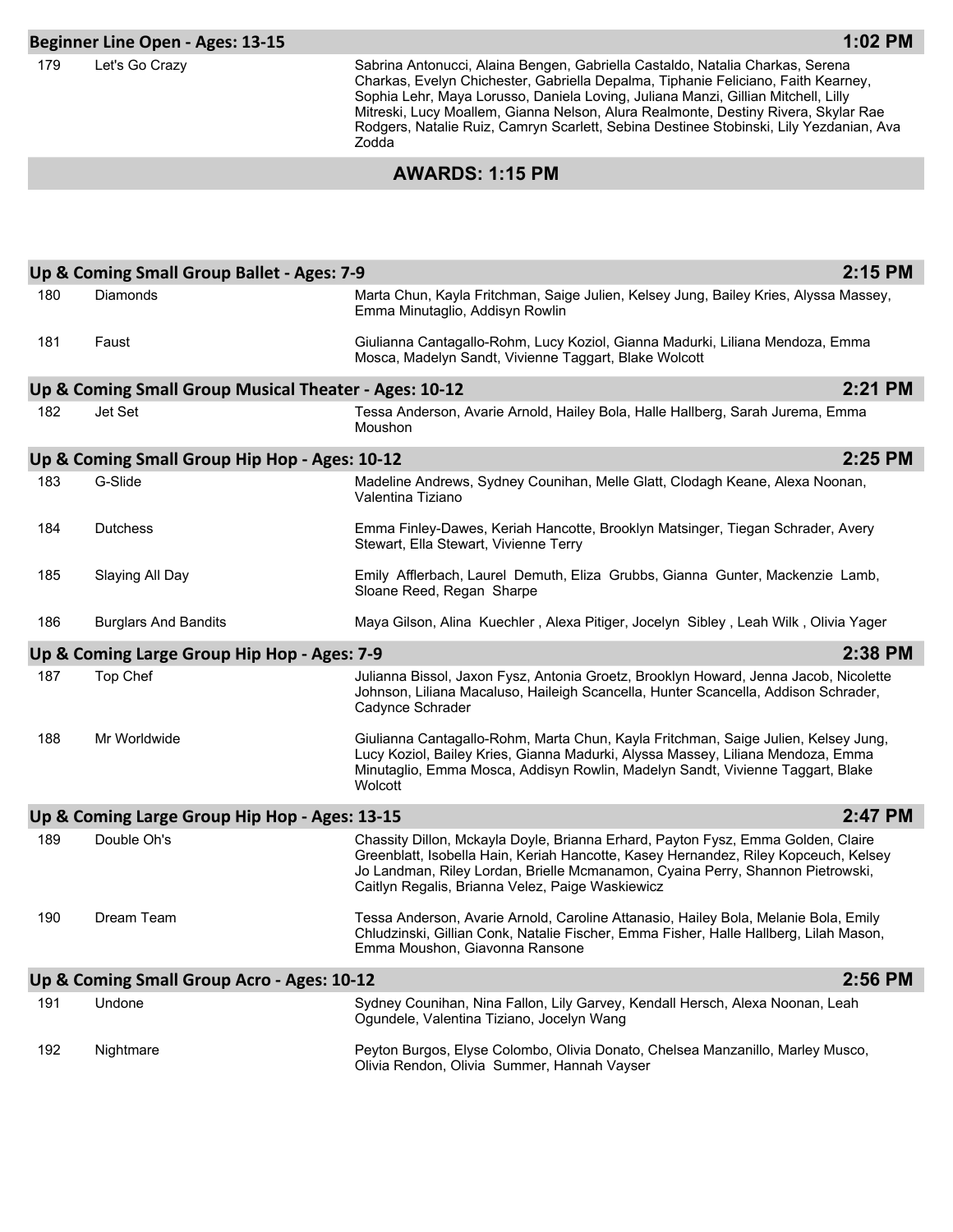|     | Up & Coming Small Group Open - Ages: 6 & Under     |                                                                                                                                                                                                                                                                                                   | 3:02 PM |
|-----|----------------------------------------------------|---------------------------------------------------------------------------------------------------------------------------------------------------------------------------------------------------------------------------------------------------------------------------------------------------|---------|
| 193 | <b>Codfish Ball</b>                                | Grace Carvajal, Sawyer Kolodziejczyk, Emersyn Moscaritolo, Charlotte Sandt, Madelyn<br>Sandt, Blake Wolcott                                                                                                                                                                                       |         |
|     | Up & Coming Small Group Open - Ages: 13-15         |                                                                                                                                                                                                                                                                                                   | 3:06 PM |
| 194 | GRANchella                                         | Mckayla Doyle, Emma Finley-Dawes, Gianna Galanti, Emma Golden, Kasey Hernandez,<br>Brooklyn Matsinger, Brielle Mcmanamon, Tiegan Schrader, Gianna Sullivan                                                                                                                                        |         |
|     | Up & Coming Large Group Open - Ages: 13-15         |                                                                                                                                                                                                                                                                                                   | 3:09 PM |
| 195 | <b>Check Mate</b>                                  | Tessa Anderson, Avarie Arnold, Hailey Arnold, Caroline Attanasio, Hailey Bola, Melanie<br>Bola, Emily Chludzinski, Gillian Conk, Natalie Fischer, Emma Fisher, Halle Hallberg,<br>Sarah Jurema, Lilah Mason, Stephanie Moskowitz, Emma Moushon, Giavonna<br>Ransone, Emma Riebe, Isabella Schmidt |         |
|     | Up & Coming Small Group Jazz - Ages: 7-9           |                                                                                                                                                                                                                                                                                                   | 3:13 PM |
| 196 | Lips Are Movin                                     | Julianna Bissol, Brooklyn Howard, Jenna Jacob, Nicolette Johnson, Mya Roberts,<br>Haileigh Scancella, Hunter Scancella, Cadynce Schrader                                                                                                                                                          |         |
| 197 | <b>Girl Time</b>                                   | Aayla Burgin, Laurel Demuth, Alexa Gramp, Eliza Grubbs, Evangeline Knebl, Colette<br>Sharpe, Julia Wenit                                                                                                                                                                                          |         |
| 198 | #Freebritney                                       | Marta Chun, Kayla Fritchman, Saige Julien, Kelsey Jung, Bailey Kries, Alyssa Massey,<br>Emma Minutaglio, Addisyn Rowlin                                                                                                                                                                           |         |
| 199 | Who's Afraid of the Big Bad Wolf                   | Giulianna Cantagallo-Rohm, Lucy Koziol, Gianna Madurki, Liliana Mendoza, Emma<br>Mosca, Madelyn Sandt, Vivienne Taggart, Blake Wolcott                                                                                                                                                            |         |
|     | Up & Coming Small Group Jazz - Ages: 10-12         |                                                                                                                                                                                                                                                                                                   | 3:27 PM |
| 200 | <b>Business</b>                                    | Ella Bobbie, Kylen Lambe, Maddie Murphy, Guilianna Ramarez, Evan Toll, Mackenzie<br>Zabriskie                                                                                                                                                                                                     |         |
| 201 | Still Rock and Roll                                | Emma Finley-Dawes, Lindsey Hernandez, Jacklyn Martin, Brooklyn Matsinger, Tiegan<br>Schrader, Avery Stewart, Ella Stewart, Gianna Sullivan, Samantha Wall                                                                                                                                         |         |
| 202 | <b>Bang That Drum</b>                              | Madeline Andrews, Melle Glatt, Clodagh Keane, Alexa Noonan, Leah Ogundele,<br>Valentina Tiziano                                                                                                                                                                                                   |         |
|     | Up & Coming Large Group Jazz - Ages: 10-12         |                                                                                                                                                                                                                                                                                                   | 3:37 PM |
| 203 | The Kids Are Coming                                | Peyton Burgos, Jenna Carrescia, Madison Colombo, Marissa Dimattei, Gabriella<br>Eidelstein, Chelsea Manzanillo, Marley Musco, Sasha Solovyev, Isabella Soto, Nina<br>Vislocka                                                                                                                     |         |
|     | Up & Coming Small Group Contemporary - Ages: 10-12 |                                                                                                                                                                                                                                                                                                   | 3:41 PM |
| 204 | <b>How Villains Are Made</b>                       | Tessa Anderson, Hailey Bola, Melanie Bola, Sarah Jurema, Giavonna Ransone                                                                                                                                                                                                                         |         |
| 205 | <b>True Colors</b>                                 | Ella Bobbie, Kylen Lambe, Maddie Murphy, Guilianna Ramarez, Evan Toll, Mackenzie<br>Zabriskie                                                                                                                                                                                                     |         |
|     | Up & Coming Large Group Open - Ages: 10-12         |                                                                                                                                                                                                                                                                                                   | 3:48 PM |
| 206 | Those That Linger                                  | Alianna Cadena, Emma Finley-Dawes, Lindsey Hernandez, Jacklyn Martin, Brooklyn<br>Matsinger, Mikayla Sanchez, Tiegan Schrader, Avery Stewart, Ella Stewart, Gianna<br>Sullivan                                                                                                                    |         |
|     | Up & Coming Small Group Jazz - Ages: 13-15         |                                                                                                                                                                                                                                                                                                   | 3:52 PM |
| 207 | 42nd Street                                        | Caroline Attanasio, Emily Chludzinski, Gillian Conk, Natalie Fischer, Isabella Schmidt                                                                                                                                                                                                            |         |
| 208 | Conga                                              | Kendall Amberg, Avery Anderson, Tracey Freier, Abby Jordan, Lauren Kantar                                                                                                                                                                                                                         |         |
| 209 | My Tribe                                           | Jessica Catanzaro, Penny Diaz, Molly Heinrichs, Ava Hixon, Addyson Hubert, Andersyn<br>Menzak, Rachel Stefancin, Jordin Suite, Kylie Ten Bosch                                                                                                                                                    |         |
|     | Up & Coming Large Group Jazz - Ages: 13-15         |                                                                                                                                                                                                                                                                                                   | 4:02 PM |
| 210 | A Lot of Livin To do                               | Natalie Adamczyk, Jaymee Cordero, Maryana Deighan, Olivia Donato, Isabella Fucile,<br>Oliwia Kuracinska, Pamela Manzanillo, Olivia Rendon, Stephanie Safin, Ava Scolaro,<br>Olivia Summer                                                                                                         |         |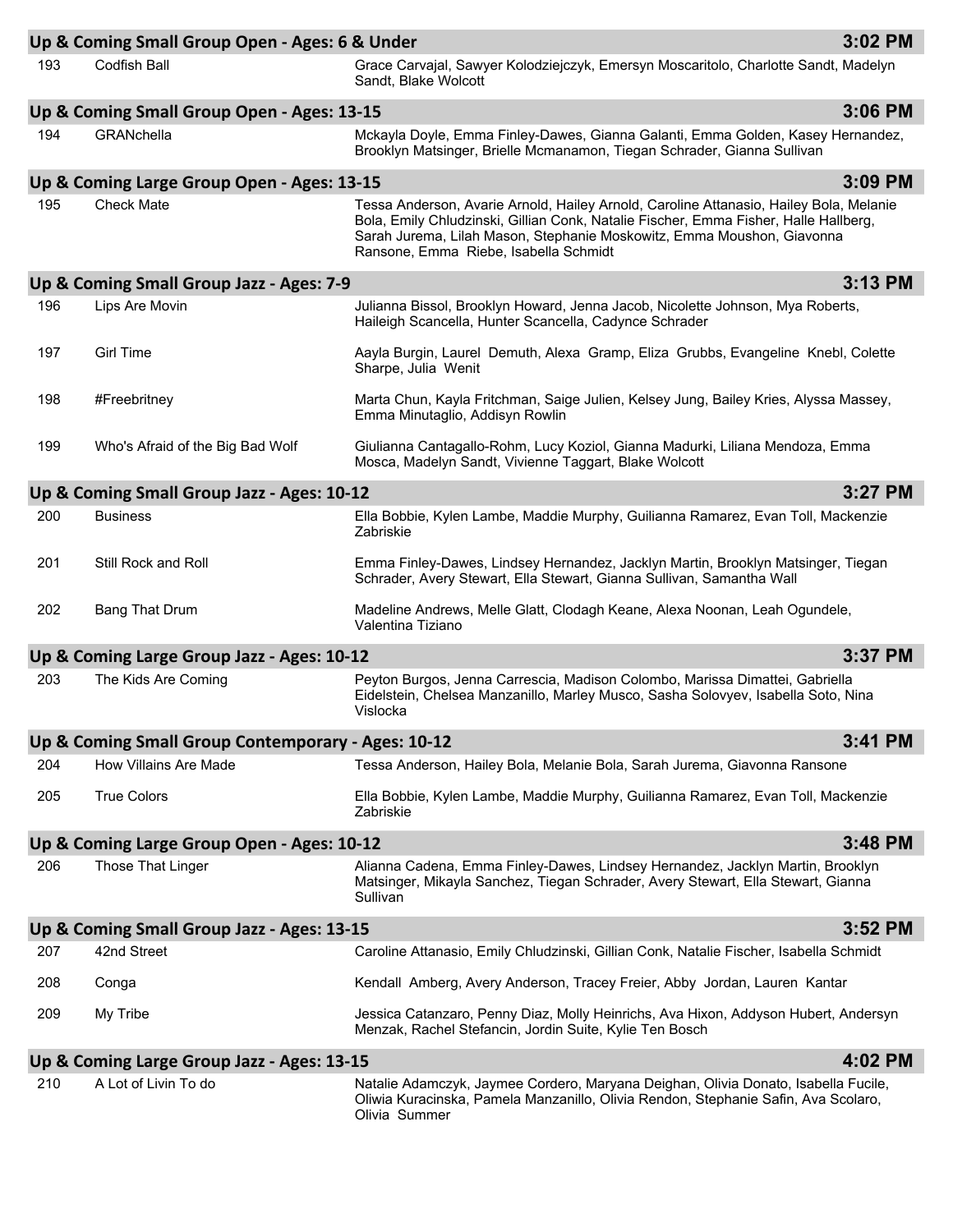|     | Up & Coming Large Group Supplemental - Ages: 13-15 |                                                                                                                                                                                                                                                    | 4:07 PM |
|-----|----------------------------------------------------|----------------------------------------------------------------------------------------------------------------------------------------------------------------------------------------------------------------------------------------------------|---------|
| 211 | <b>Lady Powers</b>                                 | Brianna Baldwin, Chassity Dillon, Brianna Erhard, Gianna Galanti, Emma Golden, Keriah<br>Hancotte, Kasey Hernandez, Cecelia Kilner, Mikayla Laine, Cyaina Perry, Brianna Velez,<br>Samantha Wall, Paige Waskiewicz                                 |         |
|     | Up & Coming Small Group Tap - Ages: 7-9            |                                                                                                                                                                                                                                                    | 4:11 PM |
| 212 | We're Fired Up                                     | Jenna Jacob, Nicolette Johnson, Brooklyn Matsinger, Haileigh Scancella, Hunter<br>Scancella, Cadynce Schrader                                                                                                                                      |         |
| 213 | Wild Jack                                          | Giulianna Cantagallo-Rohm, Lucy Koziol, Gianna Madurki, Liliana Mendoza, Emma<br>Mosca, Madelyn Sandt, Vivienne Taggart, Blake Wolcott                                                                                                             |         |
|     | Up & Coming Small Group Contemporary - Ages: 13-15 |                                                                                                                                                                                                                                                    | 4:18 PM |
| 214 | Doodles                                            | Caroline Attanasio, Hailey Bola, Emily Chludzinski, Gillian Conk, Natalie Fischer                                                                                                                                                                  |         |
|     | Up & Coming Small Group Lyrical - Ages: 10-12      |                                                                                                                                                                                                                                                    | 4:21 PM |
| 215 | You Will Be Found                                  | Lindsey Hernandez, Cecelia Kilner, Jacklyn Martin, Tiegan Schrader, Ella Stewart,<br>Gianna Sullivan, Samantha Wall                                                                                                                                |         |
| 216 | I Was Here                                         | Madeline Andrews, Melle Glatt, Clodagh Keane, Alexa Noonan, Leah Ogundele,<br>Valentina Tiziano                                                                                                                                                    |         |
| 217 | <b>Fathers And Daughters</b>                       | Melanie Bola, Halle Hallberg, Sarah Jurema, Emma Moushon                                                                                                                                                                                           |         |
|     | Up & Coming Large Group Lyrical - Ages: 10-12      |                                                                                                                                                                                                                                                    | 4:31 PM |
| 218 | <b>Insecurities</b>                                | Peyton Burgos, Jenna Carrescia, Madison Colombo, Marissa Dimattei, Gabriella<br>Eidelstein, Chelsea Manzanillo, Marley Musco, Sasha Solovyev, Isabella Soto, Nina<br>Vislocka                                                                      |         |
|     | Up & Coming Large Group Hip Hop - Ages: 10-12      |                                                                                                                                                                                                                                                    | 4:35 PM |
| 219 | Rewind                                             | Shannon Bacon, Alianna Cadena, Layla Croux, Emma Finley-Dawes, Keriah Hancotte,<br>Maggie Hewish, Allison Hryniszak, Brooklyn Matsinger, Mya Roberts, Tiegan Schrader,<br>Avery Stewart, Ella Stewart, Vivienne Terry, Samantha Wall, Jillian West |         |
|     |                                                    |                                                                                                                                                                                                                                                    |         |
|     | Up & Coming Small Group Lyrical - Ages: 7-9        |                                                                                                                                                                                                                                                    | 4:40 PM |
| 220 | Wake Me Up                                         | Kiara Aragon, Skyler Berlingeri, Sophia Estevez, Alyssa Knibbs, Katherine Moreno                                                                                                                                                                   |         |
| 221 | Neverland                                          | Julianna Bissol, Brooklyn Howard, Nicolette Johnson, Haileigh Scancella, Hunter<br>Scancella, Cadynce Schrader                                                                                                                                     |         |
| 222 | You Are My Sunshine                                | Marta Chun, Kayla Fritchman, Saige Julien, Kelsey Jung, Bailey Kries, Alyssa Massey,<br>Emma Minutaglio, Addisyn Rowlin                                                                                                                            |         |
| 223 | Kite Song                                          | Kylen Lambe, Maddie Murphy, Guilianna Ramarez, Evan Toll                                                                                                                                                                                           |         |
| 224 | <b>Better Place</b>                                | Giulianna Cantagallo-Rohm, Lucy Koziol, Gianna Madurki, Liliana Mendoza, Emma<br>Mosca, Madelyn Sandt, Vivienne Taggart, Blake Wolcott                                                                                                             |         |
| 225 | How Sweet It Is                                    | Aayla Burgin, Laurel Demuth, Alexa Gramp, Eliza Grubbs, Evangeline Knebl, Colette<br>Sharpe, Julia Wenit                                                                                                                                           |         |
|     | Up & Coming Small Group Tap - Ages: 10-12          |                                                                                                                                                                                                                                                    | 5:00 PM |
| 226 | Better When I'm Dancing                            | Avarie Arnold, Hailey Bola, Giavonna Ransone, Isabella Schmidt                                                                                                                                                                                     |         |
|     | Up & Coming Large Group Contemporary - Ages: 10-12 |                                                                                                                                                                                                                                                    | 5:03 PM |
| 227 | Stand By Me                                        | Alianna Cadena, Lindsey Hernandez, Jenna Jacob, Cecelia Kilner, Jacklyn Martin,<br>Brooklyn Matsinger, Mikayla Sanchez, Tiegan Schrader, Avery Stewart, Ella Stewart,<br>Gianna Sullivan                                                           |         |
|     | Up & Coming Small Group Lyrical - Ages: 13-15      |                                                                                                                                                                                                                                                    | 5:08 PM |
| 228 | Apologize                                          | Kendall Amberg, Avery Anderson, Tracey Freier, Abby Jordan, Lauren Kantar, Gianna<br>Martini                                                                                                                                                       |         |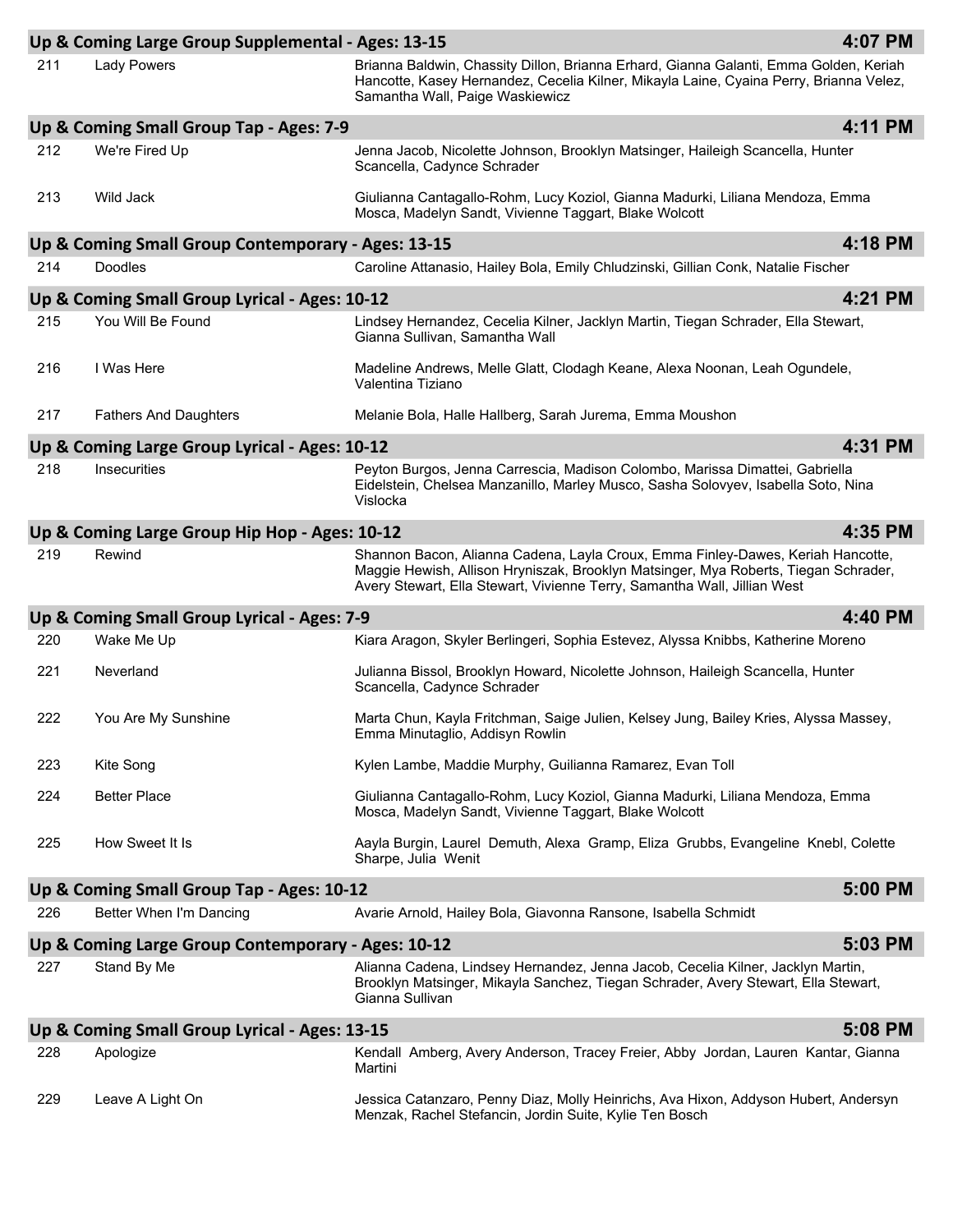### **Up & Coming Large Group Lyrical - Ages: 13-15**

231 Dark Times **Natalie Adamczyk, Jaymee Cordero, Maryana Deighan**, Olivia Donato, Isabella Fucile, Oliwia Kuracinska, Pamela Manzanillo, Olivia Rendon, Stephanie Safin, Ava Scolaro, Olivia Summer

#### **AWARDS: 5:30 PM**

|     | <b>Celebrity Small Group Pointe - Ages: 13-15</b>          |                                                                                                                                     | 6:30 PM |
|-----|------------------------------------------------------------|-------------------------------------------------------------------------------------------------------------------------------------|---------|
| 232 | <b>Bolero</b>                                              | Jeanna Carrazzone, Allison Crone, Isabella Dilorenzo, Mackenzie Giampietro, Kate<br>Kohlhase, Erin Montague, Sydney Smith           |         |
| 233 | Celloopa                                                   | Kiley Cannon, Natalie Demuth, Gianna Guerriero, Emily Murray, Alexandria Parker,<br>Leah Pitiger, Brianna Spriet, Jessica Thomas    |         |
|     | <b>Celebrity Small Group Modern - Ages: 13-15</b>          |                                                                                                                                     | 6:36 PM |
| 234 | The Tenet                                                  | Tessa Anderson, Hailey Arnold, Emma Fisher, Lilah Mason, Emma Riebe                                                                 |         |
| 235 | Degrees Of Separation                                      | Carolee Rose Chen, Carrienna Chen, Elyse Colombo, Jaymee Cordero, Olivia Donato,<br>Pamela Manzanillo, Olivia Rendon, Hannah Vayser |         |
|     | Up & Coming Solo Open - Ages: 13-15                        |                                                                                                                                     | 6:43 PM |
| 236 | Lux Aeturna                                                | Lauren Kantar                                                                                                                       |         |
|     | Up & Coming Solo Hip Hop - Ages: 13-15                     |                                                                                                                                     | 6:46 PM |
| 237 | Comin' In Hot                                              | Jordin Suite                                                                                                                        |         |
| 238 | <b>Bossy</b>                                               | Maryana Deighan                                                                                                                     |         |
|     | <b>Celebrity Small Group Musical Theater - Ages: 13-15</b> |                                                                                                                                     | 6:52 PM |
| 239 | <b>Sparkling Diamonds</b>                                  | Sydney Allen, Catie Csolak, Juliana Defrancesco, Mercedes Hopson, Kenna Lowman                                                      |         |
| 240 | Blackbird                                                  | Savanna Brown, Damian Hamm, Kali Miga, Tamia Rolls, Taylor Self, Chloe Smolar,<br>Tailah Wade                                       |         |
|     | Up & Coming Solo Jazz - Ages: 13-15                        |                                                                                                                                     | 6:59 PM |
| 241 | Poker Face                                                 | Isabella Fucile                                                                                                                     |         |
| 242 | When Love Takes Over                                       | Samantha Wall                                                                                                                       |         |
| 243 | Like It Ain't Been Done                                    | Jocelyn Sibley                                                                                                                      |         |
| 244 | Dirty Diana                                                | Olivia Rendon                                                                                                                       |         |
| 245 | <b>Stayin Alive</b>                                        | Olivia Summer                                                                                                                       |         |
| 246 | Who Dat                                                    | Emily Chludzinski                                                                                                                   |         |
|     | <b>Celebrity Small Group Hip Hop - Ages: 13-15</b>         |                                                                                                                                     | 7:18 PM |
| 247 | X                                                          | Sydney Allen, Catie Csolak, Juliana Defrancesco, Ava Flim, Benjamin Fogg, Mercedes<br>Hopson                                        |         |
| 248 | Hypnosis                                                   | Natalie Demuth, Gianna Guerriero, Emily Murray, Alexandria Parker, Leah Pitiger,<br>Brianna Spriet, Jessica Thomas                  |         |
|     | <b>Celebrity Small Group Acro - Ages: 13-15</b>            |                                                                                                                                     | 7:25 PM |
| 249 | And I'm Telling You                                        | Jeanna Carrazzone, Alyssa Dahdah, Catherine Fiori, Abbey Kempkes                                                                    |         |
|     | <b>Celebrity Small Group Open - Ages: 13-15</b>            |                                                                                                                                     | 7:28 PM |
| 250 | Why Do We                                                  | Tessa Anderson, Hailey Arnold, Emma Fisher, Lilah Mason                                                                             |         |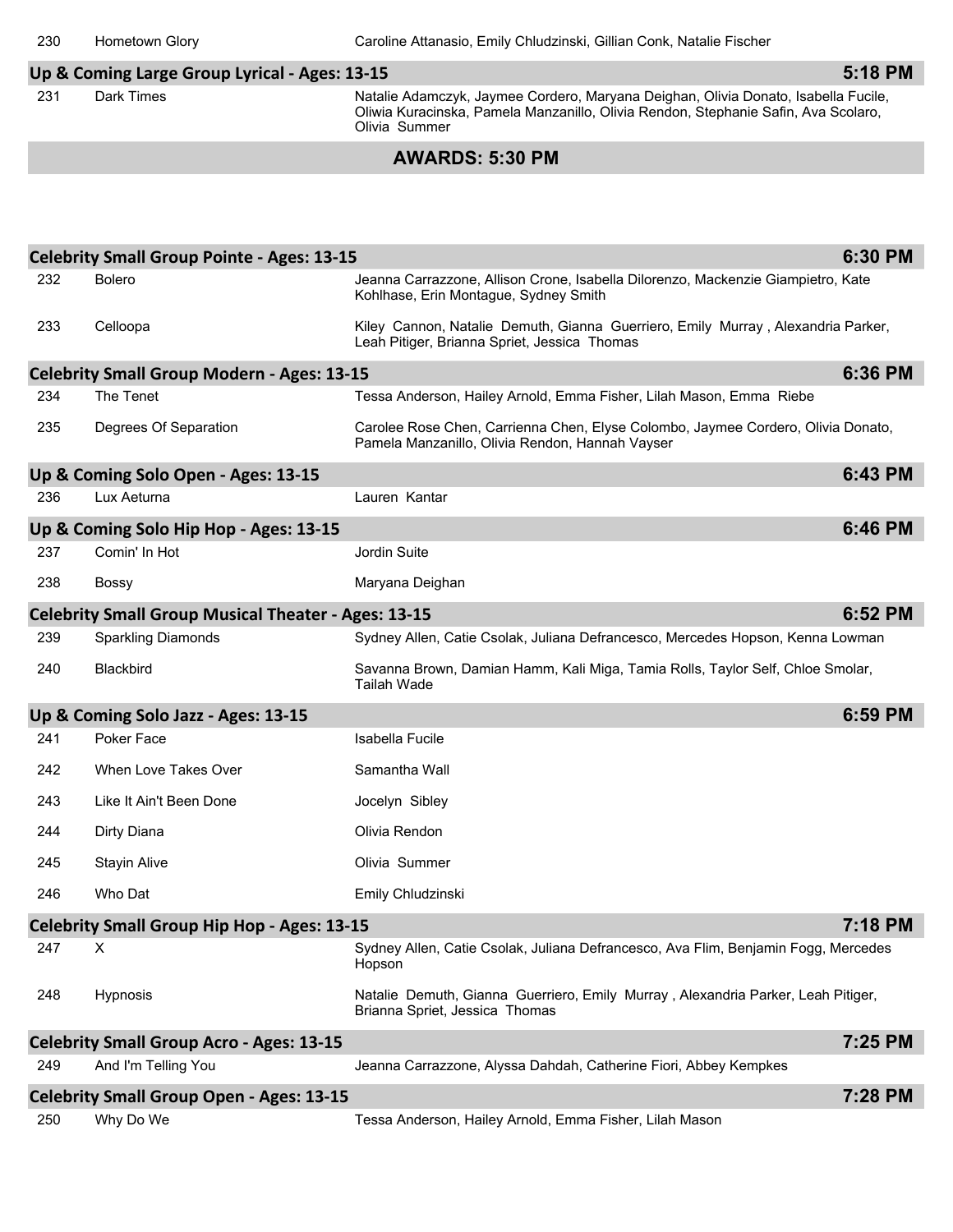**8:11 PM**

|     | <b>Celebrity Small Group Jazz - Ages: 13-15</b> |                                                                                                                                                   | 7:35 PM |
|-----|-------------------------------------------------|---------------------------------------------------------------------------------------------------------------------------------------------------|---------|
| 252 | <b>That Walk</b>                                | Sydney Allen, Catie Csolak, Juliana Defrancesco, Ava Flim, Mercedes Hopson, Kenna<br>Lowman                                                       |         |
| 253 | Maria                                           | Stephanie Bernadskiy, Carolee Rose Chen, Carrienna Chen, Elyse Colombo, Jessica<br>Dimattei, Pamela Manzanillo, Hannah Vayser                     |         |
| 254 | <b>Bills</b>                                    | Jeanna Carrazzone, Alyssa Dahdah, Alexandra Giakouminakis, Mackenzie Giampietro,<br>Ava-Grace Hahn, Erin Montague, Katie Muhleisen, Delaney Roark |         |
| 255 | New York                                        | Hailey Arnold, Gillian Conk, Emma Fisher, Lilah Mason, Stephanie Moskowitz                                                                        |         |
| 256 | Go Girl                                         | Kara Bode, Natalie Demuth, Gianna Guerriero, Emily Murray, Alexandria Parker,<br>Brianna Spriet                                                   |         |
| 257 | <b>Black Car</b>                                | Ryleigh Bernier, Alexa Felson, Kaylee Losco, Mackenzie Murphy                                                                                     |         |
| 258 | Fever                                           | Olivia Burnett, Michaela Cabales, Gianna Corrado, Emma Dorrler, Briana Fallace,<br>Samantha Perruzzi, Abby Stinson                                |         |
|     | Up & Coming Solo Contemporary - Ages: 13-15     |                                                                                                                                                   | 7:58 PM |
| 259 | Never Tear Us Apart                             | Olivia Donato                                                                                                                                     |         |

| 260 | Saturday Smile | Leah Pitiger           |
|-----|----------------|------------------------|
| 261 | Please         | <b>Chassity Dillon</b> |

| -262 | The Secret | Gillian Conk |
|------|------------|--------------|

|     | <b>Celebrity Small Group Contemporary - Ages: 13-15</b> |                                                                                                                                 | 8:11 PM |
|-----|---------------------------------------------------------|---------------------------------------------------------------------------------------------------------------------------------|---------|
| 263 | The Worrying                                            | Brianna Baldwin, Mckayla Doyle, Payton Fysz, Emma Golden, Keriah Hancotte,<br>Katherine Johnson, Cyaina Perry, Autumn Stressman |         |
| 264 | <b>Quiet Place</b>                                      | Jeanna Carrazzone, Isabella Dilorenzo, Mackenzie Giampietro, Kate Kohlhase, Erin<br>Montague, Katie Muhleisen, Sydney Smith     |         |
| 265 | My Oh My                                                | Stephanie Bernadskiy, Carolee Rose Chen, Carrienna Chen, Elyse Colombo, Jessica<br>Dimattei, Pamela Manzanillo, Hannah Vayser   |         |
| 266 | Am I Next                                               | Ryleigh Bernier, Alexa Felson, Kaylee Losco, Mackenzie Murphy                                                                   |         |
| 267 | I Came For The Low                                      | Tessa Anderson, Hailey Arnold, Emma Fisher, Lilah Mason, Stephanie Moskowitz,<br>Emma Riebe                                     |         |
| 268 | Mad World                                               | Brianna Fuentes, Sofia Gamboa, Lisa Jerez, Rachel Mompellier, Abriana Monroy                                                    |         |
| 269 | Set Fire                                                | Mckayla Doyle, Payton Fysz, Katherine Johnson, Brielle Mcmanamon, Shannon<br>Pietrowski, Caitlyn Regalis, Mia Wade              |         |
| 270 | In Case You Don't Live Forever                          | Olivia Burnett, Michaela Cabales, Gianna Corrado, Emma Dorrler, Briana Fallace,<br>Samantha Perruzzi, Abby Stinson              |         |
| 271 | Inner Demons                                            | Brianna Erhard, Keriah Hancotte, Mikayla Laine, Samantha Wall                                                                   |         |
|     | Up & Coming Solo Lyrical - Ages: 13-15                  |                                                                                                                                 | 8:41 PM |
| 272 | Mad World                                               | Abby Jordan                                                                                                                     |         |
| 273 | <b>Tethered</b>                                         | Oliwia Kuracinska                                                                                                               |         |
|     | Up & Coming Duo/Trio Hip Hop - Ages: 16-20              |                                                                                                                                 | 8:47 PM |
| 274 | The Way I Are                                           | Jessica Catanzaro, Andersyn Menzak                                                                                              |         |
|     | <b>Celebrity Small Group Tap - Ages: 13-15</b>          |                                                                                                                                 | 8:50 PM |

# **Celebrity Small Group Tap - Ages: 13-15**

275 Therapy Peyton Burgos, Elyse Colombo, Marissa Dimattei, Pamela Manzanillo, Olivia Rendon, Hannah Vayser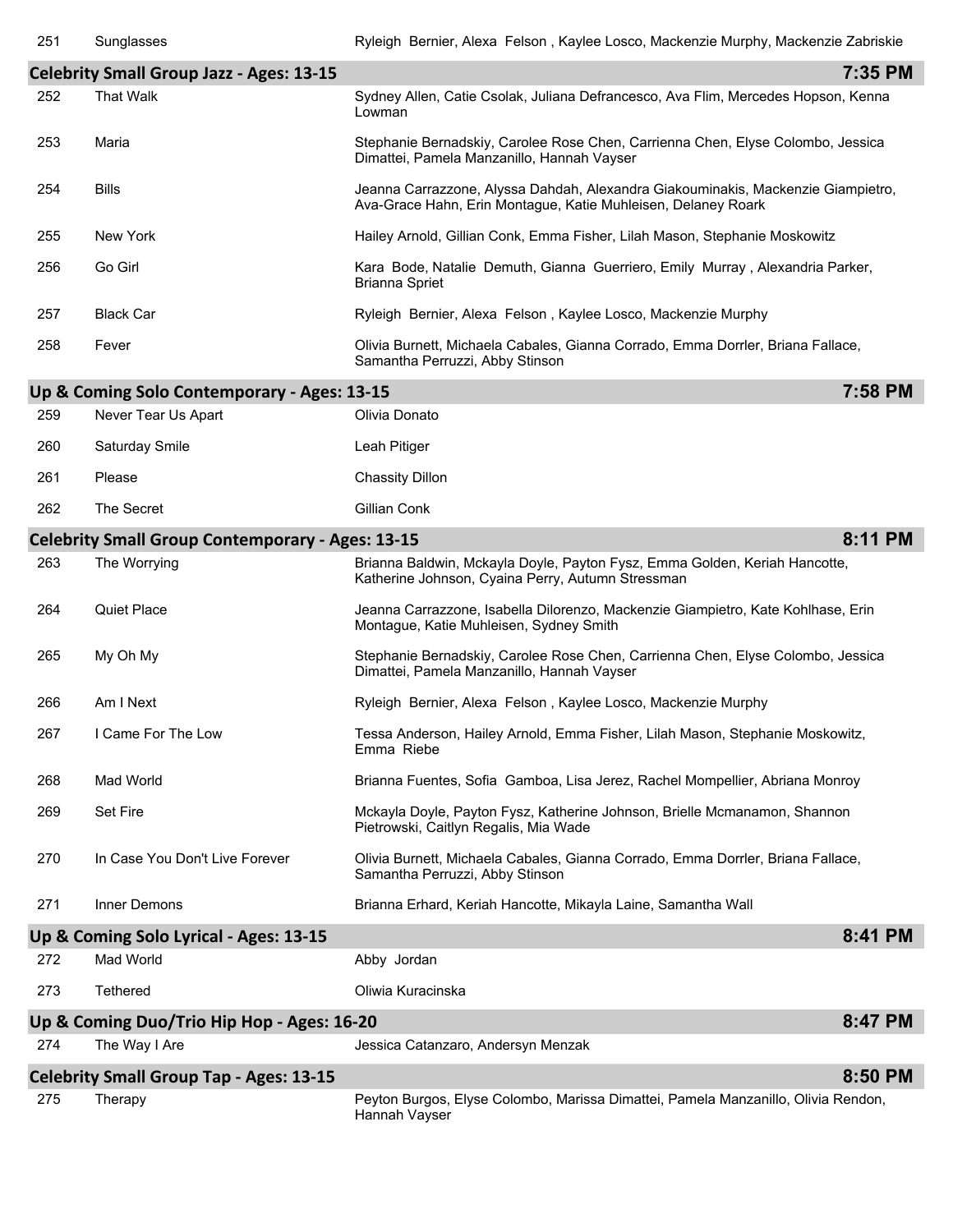| 276 | Came Here For Love                                   | Allison Crone, Alyssa Dahdah, Sophia Galasso, Samantha Mihalis, Erin Montague,<br>Caroline Passaro, Isabela Pereira, Gabrielle Rice, Delaney Roark |          |
|-----|------------------------------------------------------|----------------------------------------------------------------------------------------------------------------------------------------------------|----------|
| 277 | Crazy Train                                          | Mckayla Doyle, Emma Golden, Keriah Hancotte, Kasey Hernandez, Katherine Johnson,<br><b>Brielle Mcmanamon</b>                                       |          |
|     | Up & Coming Solo Tap - Ages: 16-20                   |                                                                                                                                                    | 9:00 PM  |
| 278 | The Sound                                            | Rachel Stefancin                                                                                                                                   |          |
|     | Up & Coming Solo Contemporary - Ages: 16-20          |                                                                                                                                                    | 9:03 PM  |
| 279 | Hold Me While You Wait                               | Ava Hixon                                                                                                                                          |          |
| 280 | <b>Pain Killers</b>                                  | Paige Waskiewicz                                                                                                                                   |          |
| 281 | Resolution                                           | Jessica Catanzaro                                                                                                                                  |          |
|     | <b>Celebrity Small Group Lyrical - Ages: 13-15</b>   |                                                                                                                                                    | 9:13 PM  |
| 282 | <b>Belief</b>                                        | Savanna Brown, Damian Hamm, Kali Miga, Brielle Rivera, Tamia Rolls, Taylor Self,<br>Chloe Smolar, Tailah Wade, Alison Winsor                       |          |
| 283 | Piece By Piece                                       | Ryleigh Bernier, Alexa Felson, Kaylee Losco, Mackenzie Murphy                                                                                      |          |
| 284 | <b>Without You</b>                                   | Sydney Allen, Catie Csolak, Juliana Defrancesco, Ava Flim, Kenna Lowman                                                                            |          |
| 285 | Lose You To Love Me                                  | Keely Baker, Brianna Baldwin, Gianna Galanti, Claire Greenblatt, Keriah Hancotte,<br>Cecelia Kilner, Cyaina Perry, Autumn Stressman, Samantha Wall |          |
|     | Up & Coming Solo Jazz - Ages: 16-20                  |                                                                                                                                                    | 9:26 PM  |
| 286 | So Emotional                                         | Kendall Amberg                                                                                                                                     |          |
| 287 | Jumping In The Morning                               | Gianna Martini                                                                                                                                     |          |
| 288 | Let's Get To It                                      | <b>Brianna Erhard</b>                                                                                                                              |          |
|     | Up & Coming Solo Lyrical - Ages: 16-20               |                                                                                                                                                    | 9:36 PM  |
| 289 | Fix You                                              | Avery Anderson                                                                                                                                     |          |
| 290 | Is It Just Me                                        | <b>Keely Baker</b>                                                                                                                                 |          |
|     | Up & Coming Duo/Trio Tap - Ages: 13-15               |                                                                                                                                                    | 9:42 PM  |
| 291 | Don't Stop Me Now                                    | Emma Golden, Kasey Hernandez                                                                                                                       |          |
|     | Up & Coming Duo/Trio Lyrical - Ages: 13-15           |                                                                                                                                                    | 9:45 PM  |
| 292 | Look After You                                       | Alexa Pitiger, Leah Pitiger                                                                                                                        |          |
| 293 | Before You Go                                        | Penny Diaz, Addyson Hubert, Rachel Stefancin                                                                                                       |          |
|     | Celebrity Duo/Trio Hip Hop - Ages: 16-20             |                                                                                                                                                    | 9:51 PM  |
| 294 | Smooth Criminal                                      | Olivia Burnett, Gianna Corrado, Abby Stinson                                                                                                       |          |
|     | <b>Celebrity Duo/Trio Open - Ages: 16-20</b>         |                                                                                                                                                    | 9:54 PM  |
| 295 | Bottom Of The River                                  | Alyssa Dahdah, Ava-Grace Hahn, Katie Muhleisen                                                                                                     |          |
|     | <b>Celebrity Duo/Trio Jazz - Ages: 16-20</b>         |                                                                                                                                                    | 9:57 PM  |
| 296 | Mr Monotony                                          | Alexandra Giakouminakis, Brynn Mahurter, Delaney Roark                                                                                             |          |
|     | <b>Celebrity Duo/Trio Contemporary - Ages: 16-20</b> |                                                                                                                                                    | 10:00 PM |
| 297 | The Weight                                           | Olivia Burnett, Emma Dorrler                                                                                                                       |          |
| 298 | So Close                                             | Emily Murray, Brianna Spriet                                                                                                                       |          |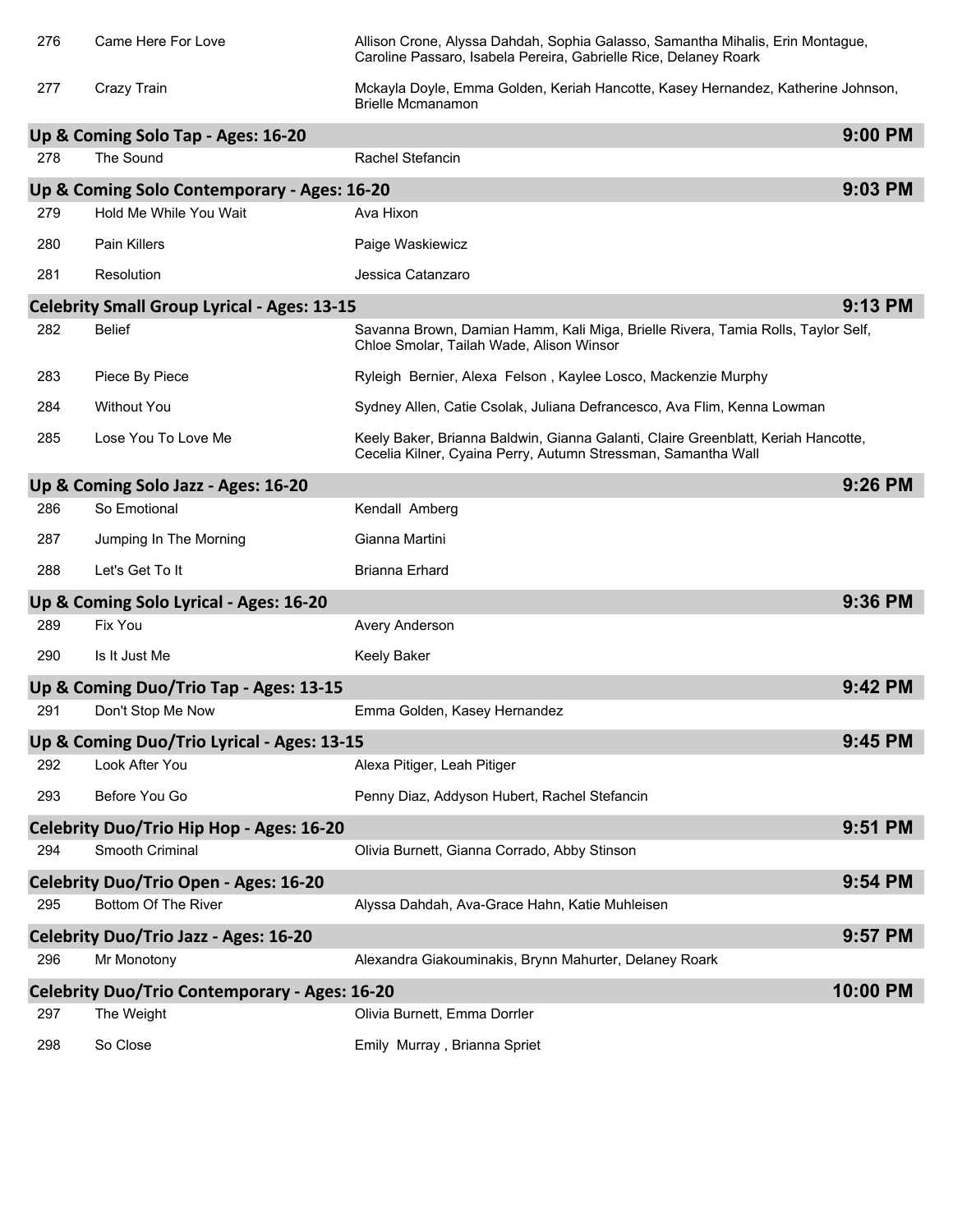## **AWARDS: 10:20 PM**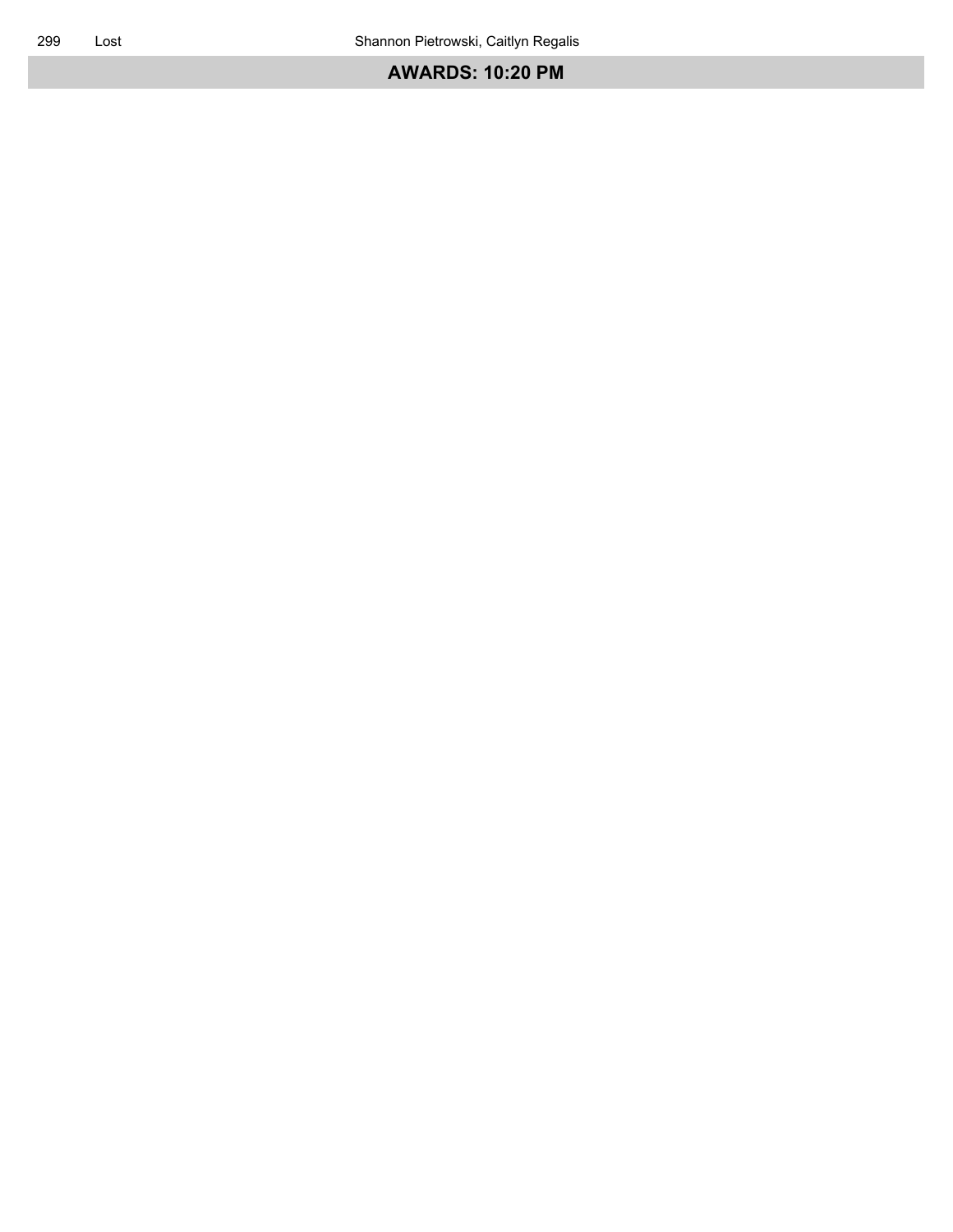# **Sunday - May 15, 2022**

|     | Up & Coming Solo Jazz - Ages: 7-9              |                         | 7:45 AM |
|-----|------------------------------------------------|-------------------------|---------|
| 300 | I'm A Lady                                     | Evangeline Knebl        |         |
| 301 | Hit The Road Jack                              | Maddie Murphy           |         |
| 302 | <b>GOOSEBUMPS</b>                              | <b>Brooklyn Howard</b>  |         |
| 303 | Like That                                      | Chelsea Manzanillo      |         |
|     | Up & Coming Solo Acro - Ages: 7-9              |                         | 7:57 AM |
| 304 | One Two Three                                  | Emma Lyles              |         |
|     | Up & Coming Solo Jazz - Ages: 7-9              |                         | 8:00 AM |
| 305 | <b>Material Girl</b>                           | Julianna Bissol         |         |
|     | Up & Coming Solo Open - Ages: 7-9              |                         | 8:04 AM |
| 306 | <b>Bird Set Free</b>                           | Skyler Berlingeri       |         |
|     | Up & Coming Solo Jazz - Ages: 7-9              |                         | 8:07 AM |
| 307 | Crazy Little Thing                             | <b>Hunter Scancella</b> |         |
| 308 | I'm A Lady                                     | Mya Roberts             |         |
| 309 | Girl's Night Out                               | Sophia Estevez          |         |
| 310 | Trouble                                        | Haileigh Scancella      |         |
| 311 | Good Day                                       | Alexa Gramp             |         |
| 312 | I've Got The Music                             | Addisyn Rowlin          |         |
|     | Up & Coming Solo Contemporary - Ages: 7-9      |                         | 8:26 AM |
| 313 | <b>Black Widow</b>                             | Kiara Aragon            |         |
|     | Up & Coming Solo Lyrical - Ages: 7-9           |                         | 8:29 AM |
| 314 | A Place Called Home                            | Kylen Lambe             |         |
| 315 | The Call                                       | Liliana Mendoza         |         |
| 316 | <b>Brave</b>                                   | Gianna Madurki          |         |
| 317 | Million To One                                 | Jenna Jacob             |         |
| 318 | Rabbit Hole                                    | Eliza Grubbs            |         |
|     | Up & Coming Solo Musical Theater - Ages: 10-12 |                         | 8:45 AM |
| 319 | My New Philosophy                              | Marissa Dimattei        |         |
| 320 | My Strongest Suit                              | Leah Wilk               |         |
|     | Up & Coming Solo Acro - Ages: 10-12            |                         | 8:51 AM |
| 321 | Cherry Bomb                                    | Paisley Russo           |         |
|     | Up & Coming Solo Open - Ages: 10-12            |                         | 8:54 AM |
| 322 | Jenny From The Block                           | Jaymee Cordero          |         |
| 323 | Don't Forget Me                                | Ava Scolaro             |         |
|     | Up & Coming Solo Jazz - Ages: 10-12            |                         | 9:01 AM |
| 324 | Make Some Noise                                | Emma Minutaglio         |         |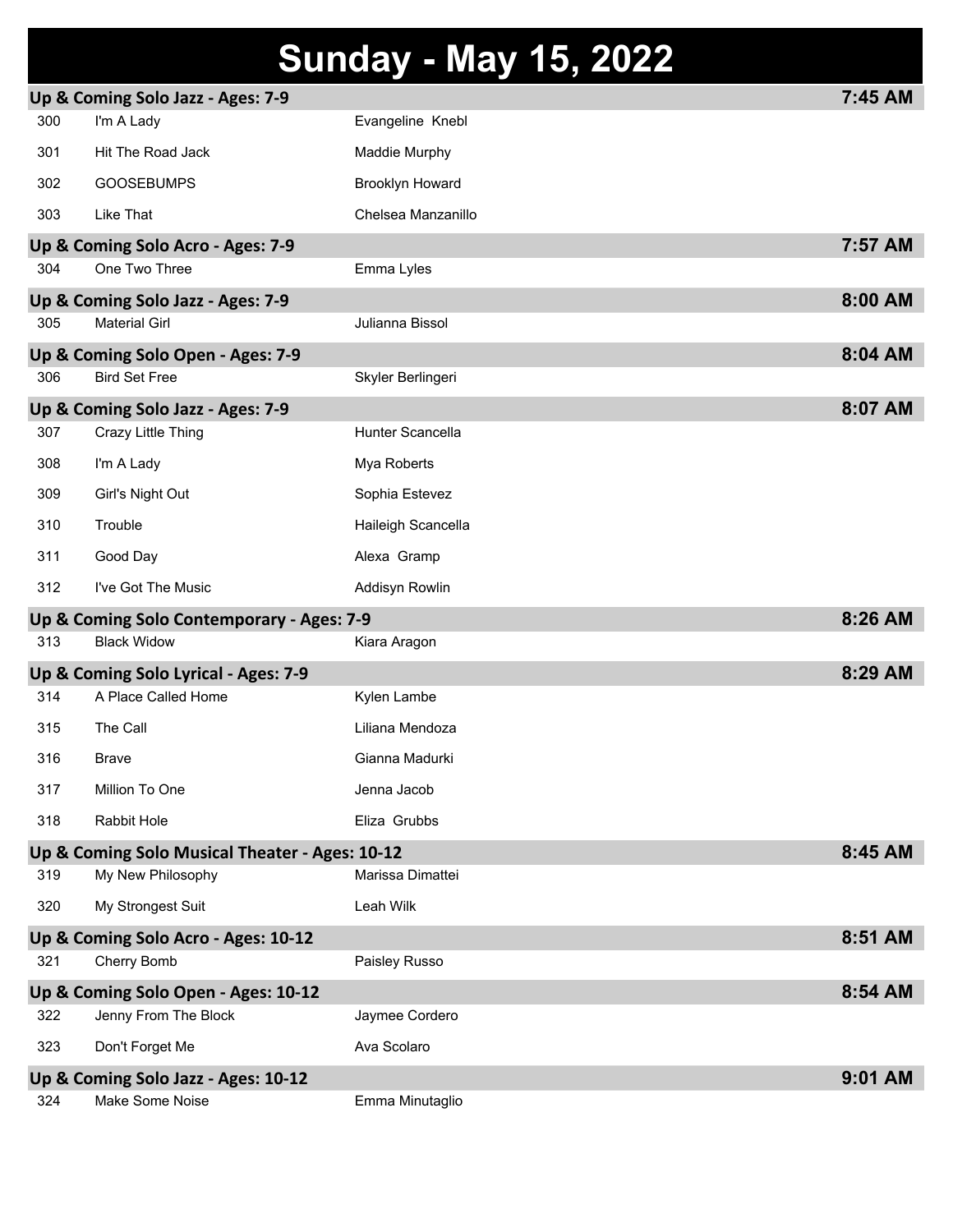| 325 | <b>Rhythm Nation</b>                             | <b>Brooklyn Matsinger</b>                     |          |
|-----|--------------------------------------------------|-----------------------------------------------|----------|
| 326 | Beat Of My Own                                   | Gianna Gunter                                 |          |
| 327 | Clumsy                                           | Madison Colombo                               |          |
| 328 | Circus                                           | Alyssa Knibbs                                 |          |
| 329 | Strut                                            | Maya Gilson                                   |          |
| 330 | Hey HI Hello                                     | Ella Stewart                                  |          |
|     | Up & Coming Solo Contemporary - Ages: 10-12      |                                               | 9:23 AM  |
| 331 | Only Love                                        | Gianna Sullivan                               |          |
| 332 | Not Who We Were                                  | Lindsey Hernandez                             |          |
| 333 | Seer                                             | Natalie Fischer                               |          |
|     | Up & Coming Duo/Trio Musical Theater - Ages: 7-9 |                                               | 9:32 AM  |
| 334 | I Can't Do It Alone                              | Kayla Fritchman, Bailey Kries                 |          |
|     | Up & Coming Duo/Trio Ballet - Ages: 7-9          |                                               | 9:35 AM  |
| 335 | Colors Of The Wind                               | Olivia Klein, Vivienne Taggart                |          |
|     | Up & Coming Solo Lyrical - Ages: 10-12           |                                               | 9:38 AM  |
| 336 | Small World                                      | Giavonna Ransone                              |          |
| 337 | Clown                                            | Peyton Burgos                                 |          |
| 338 | Bloom                                            | Alyssa Massey                                 |          |
| 339 | I Will Be                                        | <b>Hailey Bola</b>                            |          |
| 340 | Someone You Loved                                | Jacklyn Martin                                |          |
| 341 | A Million Dreams                                 | Kylie Ten Bosch                               |          |
| 342 | Just A Girl                                      | Alexa Pitiger                                 |          |
|     | Up & Coming Duo/Trio Hip Hop - Ages: 7-9         |                                               | 10:00 AM |
| 343 | No Excuses                                       | Kayla Fritchman, Saige Julien                 |          |
| 344 | Jump                                             | Gianna Madurki, Liliana Mendoza               |          |
|     | Up & Coming Duo/Trio Hip Hop - Ages: 10-12       |                                               | 10:06 AM |
| 345 | Motown Philly                                    | Molly Heinrichs, Jordin Suite                 |          |
|     | Up & Coming Duo/Trio Jazz - Ages: 7-9            |                                               | 10:09 AM |
| 346 | Exceptional                                      | Aayla Burgin, Evangeline Knebl                |          |
| 347 | Girlz                                            | Alexa Gramp, Colette Sharpe, Julia Wenit      |          |
|     | Up & Coming Duo/Trio Jazz - Ages: 10-12          |                                               | 10:15 AM |
| 348 | Voulez-Vous                                      | Peyton Burgos, Madison Colombo                |          |
| 349 | <b>Right Now</b>                                 | Melle Glatt, Leah Ogundele                    |          |
|     | Up & Coming Duo/Trio Contemporary - Ages: 7-9    |                                               | 10:21 AM |
| 350 | Carry You                                        | Kylen Lambe, Maddie Murphy                    |          |
|     | Up & Coming Duo/Trio Tap - Ages: 7-9             |                                               | 10:24 AM |
| 351 | <b>BEAT</b>                                      | Saige Julien, Molly Stinson, Vivienne Taggart |          |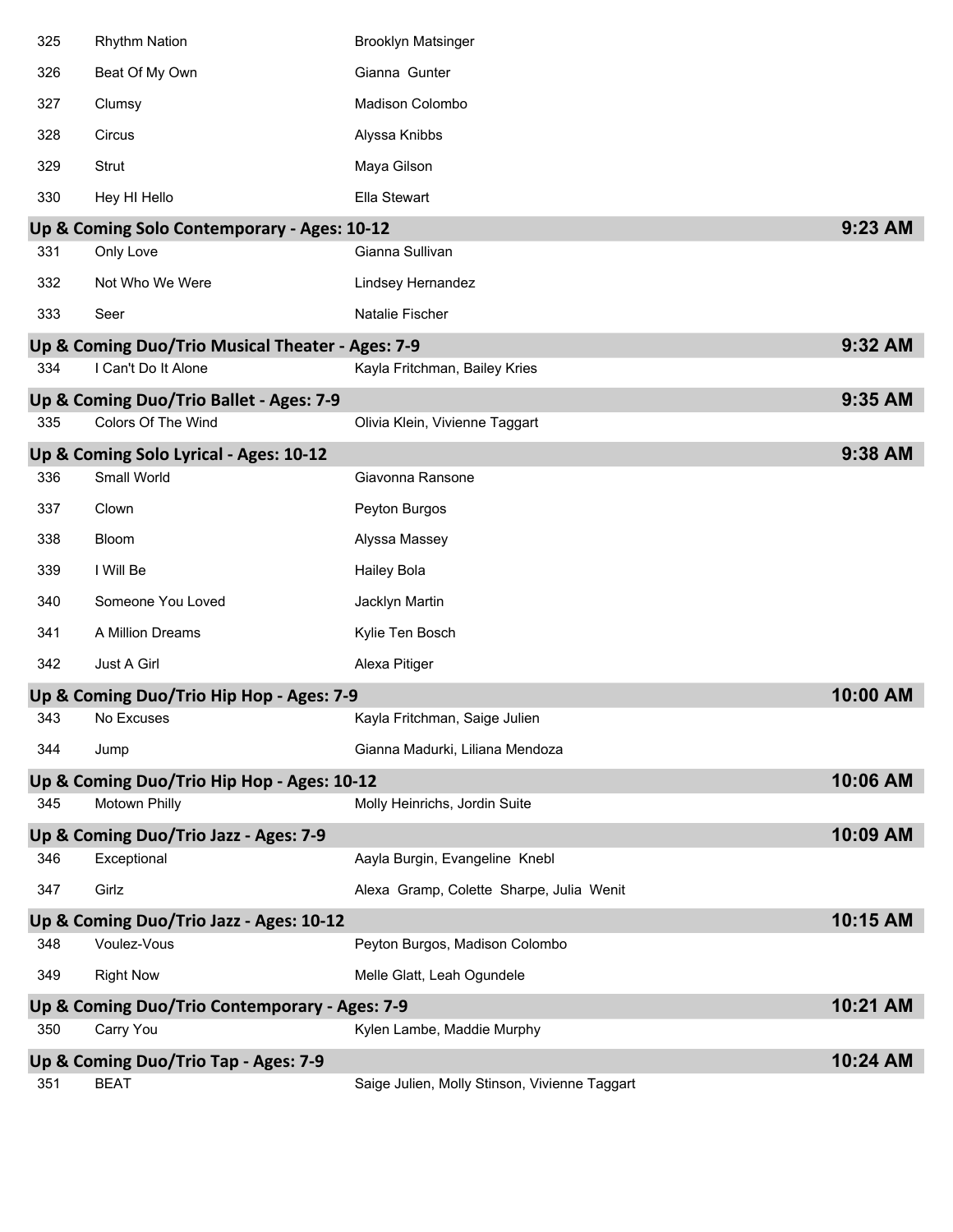| Up & Coming Duo/Trio Contemporary - Ages: 10-12 |                        |                                              | 10:27 AM |
|-------------------------------------------------|------------------------|----------------------------------------------|----------|
| 352                                             | Stars Are On Your Side | Melanie Bola, Emma Moushon                   |          |
| Up & Coming Duo/Trio Lyrical - Ages: 10-12      |                        |                                              | 10:30 AM |
| 353                                             | Send In The Clowns     | Avarie Arnold, Hailey Bola, Giavonna Ransone |          |
| 354                                             | <b>Ultralife</b>       | Clodagh Keane, Alexa Noonan                  |          |
| 355                                             | Settle                 | Madeline Andrews, Valentina Tiziano          |          |

# **AWARDS: 10:45 AM**

|     | <b>Celebrity Large Group Ballet - Ages: 10-12</b>          |                                                                                                                                                                                                                                                                                                                                                                                                                    | 11:30 AM |
|-----|------------------------------------------------------------|--------------------------------------------------------------------------------------------------------------------------------------------------------------------------------------------------------------------------------------------------------------------------------------------------------------------------------------------------------------------------------------------------------------------|----------|
| 356 | <b>Flower Festival</b>                                     | Emily Afflerbach, Kaitlyn Cooper, Laurel Demuth, Maya Gilson, Gianna Gunter, Alina<br>Kuechler, Brynn Melillo, Hannah Mowrer, Alexa Pitiger, Sloane Reed, Jocelyn Sibley,<br>Leah Wilk, Olivia Yager                                                                                                                                                                                                               |          |
|     | <b>Celebrity Large Group Supplemental - Ages: 13-15</b>    |                                                                                                                                                                                                                                                                                                                                                                                                                    | 11:34 AM |
| 357 | <b>Habitual Love</b>                                       | Keely Baker, Mckayla Doyle, Payton Fysz, Katherine Johnson, Cecelia Kilner, Kelsey Jo<br>Landman, Brielle Mcmanamon, Shannon Pietrowski, Caitlyn Regalis, Autumn Stressman                                                                                                                                                                                                                                         |          |
|     | <b>Celebrity Large Group Musical Theater - Ages: 10-12</b> |                                                                                                                                                                                                                                                                                                                                                                                                                    | 11:38 AM |
| 358 | Supercal                                                   | Isabella Boguslawski, Amiya Brown, Savanna Brown, Charlotte Detz, Janila Gilchrist,<br>Damian Hamm, Kali Miga, Brielle Rivera, Tamia Rolls, Taylor Self, Chloe Smolar, Tailah<br>Wade, Chloe Williams, Alison Winsor                                                                                                                                                                                               |          |
|     | <b>Celebrity Line Jazz - Ages: 13-15</b>                   |                                                                                                                                                                                                                                                                                                                                                                                                                    | 11:43 AM |
| 359 | <b>Burlesque</b>                                           | Violet Baumeister, Jeanna Carrazzone, Allison Crone, Alyssa Dahdah, Isabella<br>Dilorenzo, Catherine Fiori, Sophia Galasso, Alexandra Giakouminakis, Mackenzie<br>Giampietro, Kathryn Gruber, Hailey Gruenler, Abbey Kempkes, Kate Kohlhase, Paige<br>Kohlhase, Brynn Mahurter, Erin Montague, Katie Muhleisen, Caroline Passaro, Isabela<br>Pereira, Gabrielle Rice, Delaney Roark, Soren Schwerner, Sydney Smith |          |
|     | <b>Celebrity Large Group Modern - Ages: 13-15</b>          |                                                                                                                                                                                                                                                                                                                                                                                                                    | 11:48 AM |
| 360 | Falling                                                    | Olivia Burnett, Michaela Cabales, Jessica Catanzaro, Gianna Corrado, Penny Diaz,<br>Emma Dorrler, Briana Fallace, Molly Heinrichs, Ava Hixon, Samantha Perruzzi, Rachel<br>Stefancin, Abby Stinson, Jordin Suite, Kylie Ten Bosch                                                                                                                                                                                  |          |
|     | <b>Celebrity Small Group Acro - Ages: 10-12</b>            |                                                                                                                                                                                                                                                                                                                                                                                                                    | 11:53 AM |
| 361 | This Place Is A Shelter                                    | Dylan Epstein, Danella Feldman, Payton Giampietro, Emilia Pereira, Emily Rolla                                                                                                                                                                                                                                                                                                                                     |          |
|     | <b>Celebrity Large Group Ballet - Ages: 13-15</b>          |                                                                                                                                                                                                                                                                                                                                                                                                                    | 11:56 AM |
| 362 | Paquita                                                    | Kara Bode, Kiley Cannon, Kaitlyn Cooper, Natalie Demuth, Gianna Guerriero, Brynn<br>Melillo, Emily Murray, Alexandria Parker, Leah Pitiger, Brooke Reed, Kaya Sharpe,<br>Brianna Spriet, Jessica Thomas                                                                                                                                                                                                            |          |
|     | <b>Celebrity Small Group Musical Theater - Ages: 7-9</b>   |                                                                                                                                                                                                                                                                                                                                                                                                                    | 12:00 PM |
| 363 | Loud                                                       | Sophia Defede, Sami Ford, Vivianna Greco, Ana Grace Haggerty, Olivia Kenworthy,<br>Charlotte Saenger, Cassie Storms, Alesandra Tilghman                                                                                                                                                                                                                                                                            |          |
|     | <b>Celebrity Large Group Musical Theater - Ages: 13-15</b> |                                                                                                                                                                                                                                                                                                                                                                                                                    | 12:04 PM |
| 364 | Zero To Hero                                               | Sydney Allen, Joscelynn Bernal, Savanna Brown, Catie Csolak, Juliana Defrancesco,<br>Charlotte Detz, Damian Hamm, Kenna Lowman, Kali Miga, Brielle Rivera, Tamia Rolls,<br>Taylor Self, Chloe Smolar, Tailah Wade, Alison Winsor                                                                                                                                                                                   |          |
| 365 | Don't Tell Mama                                            | Sydney Allen, Joscelynn Bernal, Catie Csolak, Juliana Defrancesco, Ava Flim, Mercedes<br>Hopson, Katie Kearney, Kenna Lowman, Tailah Wade, Leah Williams                                                                                                                                                                                                                                                           |          |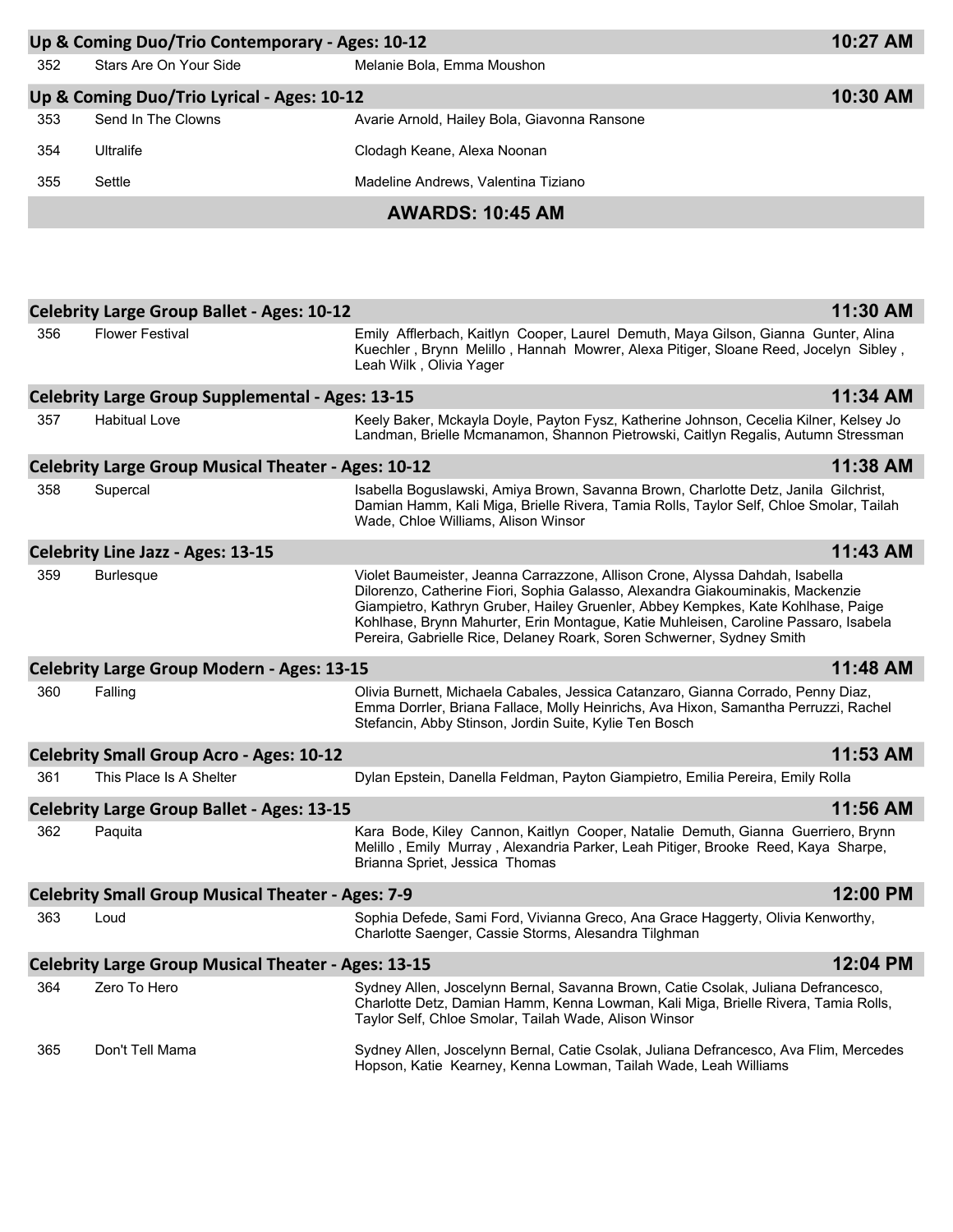|     | <b>Celebrity Small Group Hip Hop - Ages: 10-12</b>      |                                                                                                                                                                                                                                                                                                                                                                                                      | 12:12 PM |
|-----|---------------------------------------------------------|------------------------------------------------------------------------------------------------------------------------------------------------------------------------------------------------------------------------------------------------------------------------------------------------------------------------------------------------------------------------------------------------------|----------|
| 366 | <b>Snakes</b>                                           | Emma Bushta, Jeanna Carrazzone, Kathryn Gruber, Mia Losquadro, Kiera Maguire,<br>Erin Montague, Mia Sabatelli, Sydney Smith                                                                                                                                                                                                                                                                          |          |
|     | <b>Celebrity Small Group Supplemental - Ages: 16-20</b> |                                                                                                                                                                                                                                                                                                                                                                                                      | 12:16 PM |
| 367 | Good Time Girl                                          | Brianna Baldwin, Mckayla Doyle, Payton Fysz, Gianna Galanti, Cyaina Perry, Shannon<br>Pietrowski, Caitlyn Regalis                                                                                                                                                                                                                                                                                    |          |
|     | Celebrity Large Group Hip Hop - Ages: 10-12             |                                                                                                                                                                                                                                                                                                                                                                                                      | 12:19 PM |
| 368 | Shake                                                   | Taylin Ashford, Isabella Boguslawski, Amiya Brown, Chyna Colon, Janila Gilchrist,<br>Athena Green, Alyssa Hopkins, Victoria Seaton, Norah Velez, Chloe Williams                                                                                                                                                                                                                                      |          |
|     | <b>Celebrity Large Group Hip Hop - Ages: 13-15</b>      |                                                                                                                                                                                                                                                                                                                                                                                                      | 12:24 PM |
| 369 | Ride With Me                                            | Olivia Burnett, Michaela Cabales, Jessica Catanzaro, Gianna Corrado, Penny Diaz,<br>Emma Dorrler, Briana Fallace, Molly Heinrichs, Ava Hixon, Samantha Perruzzi, Rachel<br>Stefancin, Abby Stinson, Jordin Suite, Kylie Ten Bosch                                                                                                                                                                    |          |
| 370 | <b>Trading Places</b>                                   | Savanna Brown, Charlotte Detz, Damian Hamm, Kali Miga, Brielle Rivera, Tamia Rolls,<br>Taylor Self, Chloe Smolar, Kyliyah Townes, Lillian Velez, Tailah Wade                                                                                                                                                                                                                                         |          |
|     | <b>Celebrity Line Hip Hop - Ages: 13-15</b>             |                                                                                                                                                                                                                                                                                                                                                                                                      | 12:32 PM |
| 371 | <b>High Fashion</b>                                     | Peyton Burgos, Jenna Carrescia, Carolee Rose Chen, Carrienna Chen, Elyse Colombo,<br>Madison Colombo, Jaymee Cordero, Maryana Deighan, Jessica Dimattei, Marissa<br>Dimattei, Olivia Donato, Gabriella Eidelstein, Isabella Fucile, Pamela Manzanillo, Alessia<br>Marino, Marley Musco, Olivia Rendon, Sasha Solovyev, Isabella Soto, Olivia Summer,<br>Hannah Vayser, Nina Vislocka                 |          |
|     | <b>Celebrity Large Group Open - Ages: 16-20</b>         |                                                                                                                                                                                                                                                                                                                                                                                                      | 12:38 PM |
| 372 | Make Me Feel                                            | Jeanna Carrazzone, Allison Crone, Alyssa Dahdah, Sophia Galasso, Alexandra<br>Giakouminakis, Mackenzie Giampietro, Ava-Grace Hahn, Paige Kohlhase, Brynn<br>Mahurter, Erin Montague, Katie Muhleisen, Caroline Passaro, Gabrielle Rice, Delaney<br>Roark                                                                                                                                             |          |
|     | <b>Celebrity Large Group Acro - Ages: 10-12</b>         |                                                                                                                                                                                                                                                                                                                                                                                                      | 12:42 PM |
| 373 | Libertango                                              | Emma Bryce, Emily Darby, Sophia Defede, Dylan Epstein, Danella Feldman, Catherine<br>Fiori, Payton Giampietro, Kathryn Gruber, Hannah Harz, Samantha McConnell, Emilia<br>Pereira, Liliana Pereira, Emily Rolla, Mia Sabatelli, Charlotte Saenger                                                                                                                                                    |          |
|     | <b>Celebrity Large Group Acro - Ages: 7-9</b>           |                                                                                                                                                                                                                                                                                                                                                                                                      | 12:47 PM |
| 374 | <b>Upbeat Inspirational Song</b>                        | Alaina Buenaventura, Lena Colaizzi, Vivianna Greco, Olivia Kenworthy, Evelyn<br>Kucharski, Theresa Lekaj, Adrianna Lima, Sloane Mcgrath, Hayley Paz, Jillian Rogers,<br>Eva Rosen, Cassie Storms, Alesandra Tilghman                                                                                                                                                                                 |          |
|     | <b>Celebrity Large Group Tap - Ages: 13-15</b>          |                                                                                                                                                                                                                                                                                                                                                                                                      | 12:51 PM |
| 375 | Hellzapoppin                                            | Kara Bode, Natalie Demuth, Gianna Guerriero, Alina Kuechler, Hannah Mowrer,<br>Emily Murray, Alexandria Parker, Brooke Reed, Brianna Spriet, Jessica Thomas                                                                                                                                                                                                                                          |          |
|     | <b>Celebrity Large Group Open - Ages: 13-15</b>         |                                                                                                                                                                                                                                                                                                                                                                                                      | 12:55 PM |
| 376 | The Beautiful People                                    | Ryleigh Bernier, Ella Bobbie, Alexa Felson, Kylen Lambe, Kaylee Losco, Mackenzie<br>Murphy, Maddie Murphy, Guilianna Ramarez, Evan Toll, Mackenzie Zabriskie                                                                                                                                                                                                                                         |          |
| 377 | House of Hermes                                         | Sydney Allen, Savanna Brown, Catie Csolak, Juliana Defrancesco, Ava Flim, Damian<br>Hamm, Mercedes Hopson, Kali Miga, Tamia Rolls, Taylor Self, Chloe Smolar, Kyliyah<br>Townes, Tailah Wade                                                                                                                                                                                                         |          |
| 378 | Freak Flag                                              | Olivia Burnett, Michaela Cabales, Jessica Catanzaro, Gianna Corrado, Penny Diaz,<br>Emma Dorrler, Briana Fallace, Molly Heinrichs, Ava Hixon, Samantha Perruzzi, Rachel<br>Stefancin, Abby Stinson, Jordin Suite, Kylie Ten Bosch                                                                                                                                                                    |          |
|     | <b>Celebrity Line Open - Ages: 10-12</b>                |                                                                                                                                                                                                                                                                                                                                                                                                      | 1:09 PM  |
| 379 | <b>Pirates</b>                                          | Emma Bushta, Vanessa Colaizzi, Isabella Dilorenzo, Dylan Epstein, Danella Feldman,<br>Catherine Fiori, Mackenzie Giampietro, Payton Giampietro, Kathryn Gruber, Ana Grace<br>Haggerty, Abbey Kempkes, Kate Kohlhase, Mia Losquadro, Kiera Maguire, Samantha<br>McConnell, Erin Montague, Natalie Palumbo, Emilia Pereira, Liliana Pereira, Mia<br>Sabatelli, Lily Shafer, Sydney Smith, Ava Vancleef |          |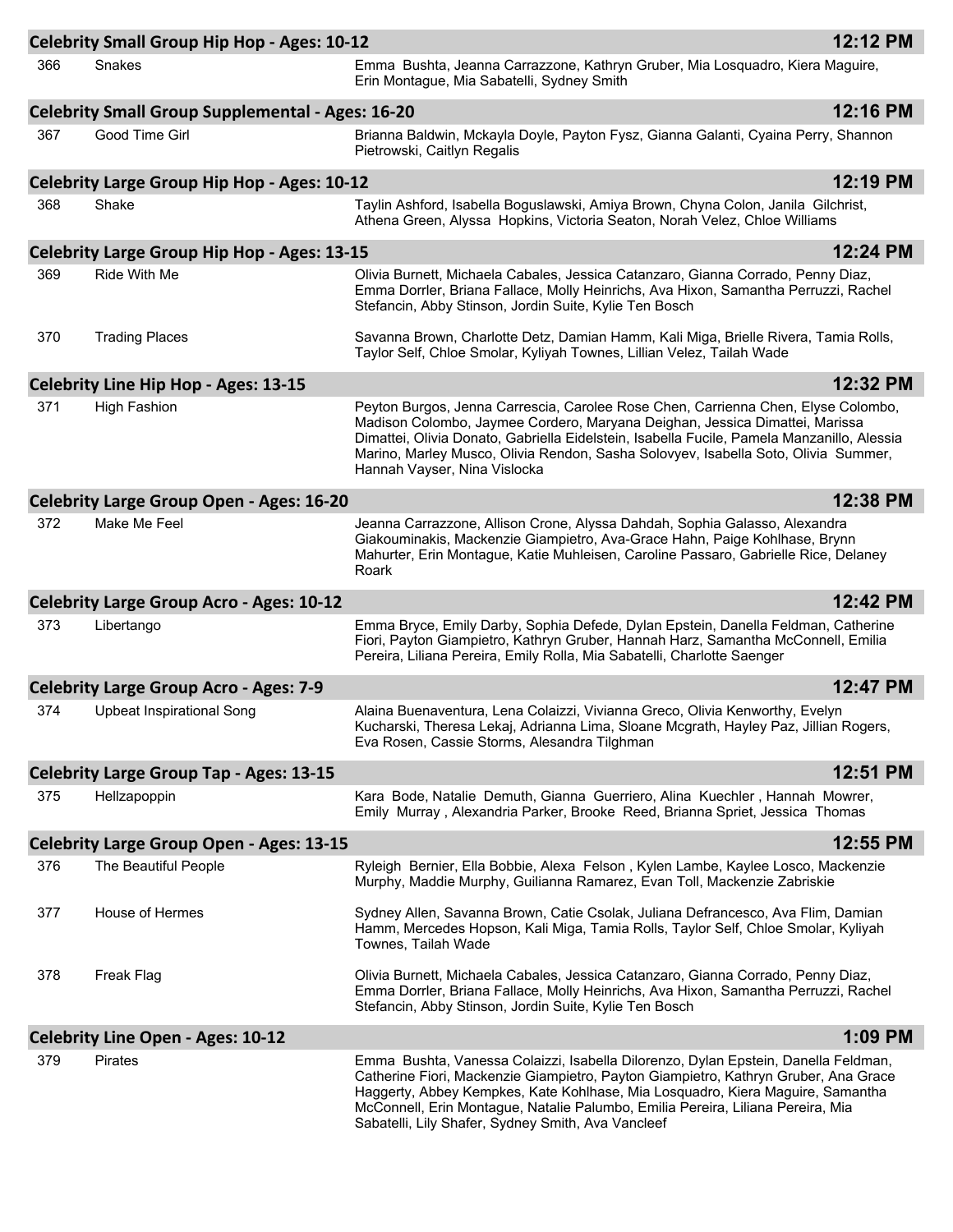|     | <b>Celebrity Line Open - Ages: 13-15</b>                |                                                                                                                                                                                                                                                                                                                                                                                      | 1:14 PM |
|-----|---------------------------------------------------------|--------------------------------------------------------------------------------------------------------------------------------------------------------------------------------------------------------------------------------------------------------------------------------------------------------------------------------------------------------------------------------------|---------|
| 380 | Coulrophobia                                            | Brianna Baldwin, Chassity Dillon, Mckayla Doyle, Brianna Erhard, Payton Fysz, Gianna<br>Galanti, Emma Golden, Claire Greenblatt, Isobella Hain, Keriah Hancotte, Kasey<br>Hernandez, Katherine Johnson, Cecelia Kilner, Mikayla Laine, Kelsey Jo Landman,<br>Brielle Mcmanamon, Cyaina Perry, Shannon Pietrowski, Caitlyn Regalis, Brianna Velez,<br>Samantha Wall, Paige Waskiewicz |         |
|     | Celebrity Large Group Jazz - Ages: 6 & Under            |                                                                                                                                                                                                                                                                                                                                                                                      | 1:19 PM |
| 381 | Money                                                   | Lena Colaizzi, Abigail Faasse, Sydney Font, Vivianna Greco, Avani Hilbert, Olivia<br>Kenworthy, Theresa Lekaj, Sloane Mcgrath, Hayley Paz, Mia Violet Perez, Jillian<br>Rogers, Cassie Storms                                                                                                                                                                                        |         |
|     | <b>Celebrity Small Group Jazz - Ages: 6 &amp; Under</b> |                                                                                                                                                                                                                                                                                                                                                                                      | 1:24 PM |
| 382 | C'est Magnisique                                        | Johenis Bernal, Violet Crum, Charlie Gaskill, Evie Graham, Rory Graham, Holland Hill,<br>Alivia Long, Mackenzie Takter                                                                                                                                                                                                                                                               |         |
|     | Celebrity Large Group Jazz - Ages: 10-12                |                                                                                                                                                                                                                                                                                                                                                                                      | 1:27 PM |
| 383 | Ponytail                                                | Emily Afflerbach, Kaitlyn Cooper, Laurel Demuth, Maya Gilson, Gianna Gunter, Alina<br>Kuechler, Brynn Melillo, Hannah Mowrer, Alexa Pitiger, Sloane Reed, Kaya Sharpe,<br>Regan Sharpe, Jocelyn Sibley, Leah Wilk, Olivia Yager                                                                                                                                                      |         |
|     | <b>Celebrity Small Group Jazz - Ages: 7-9</b>           |                                                                                                                                                                                                                                                                                                                                                                                      | 1:31 PM |
| 384 | Un Poco Loco                                            | Emma Bushta, Sophia Defede, Danella Feldman, Sami Ford, Emilia Pereira, Eva<br>Rosen, Cassie Storms, Alesandra Tilghman                                                                                                                                                                                                                                                              |         |
| 385 | <b>Wicked Little Girls</b>                              | Taylin Ashford, Isabella Boguslawski, Amiya Brown, Janila Gilchrist, Chloe Williams                                                                                                                                                                                                                                                                                                  |         |
|     | <b>Celebrity Small Group Jazz - Ages: 16-20</b>         |                                                                                                                                                                                                                                                                                                                                                                                      | 1:38 PM |
| 386 | Put The Gun Down                                        | Brianna Baldwin, Mckayla Doyle, Brianna Erhard, Payton Fysz, Keriah Hancotte, Mikayla<br>Laine, Cyaina Perry, Shannon Pietrowski, Caitlyn Regalis                                                                                                                                                                                                                                    |         |
| 387 | Feelin Good                                             | Alyssa Dahdah, Alexandra Giakouminakis, Ava-Grace Hahn, Paige Kohlhase, Brynn<br>Mahurter, Katie Muhleisen, Delaney Roark                                                                                                                                                                                                                                                            |         |
|     | <b>Celebrity Small Group Jazz - Ages: 10-12</b>         |                                                                                                                                                                                                                                                                                                                                                                                      | 1:45 PM |
| 388 | Me Against The Music                                    | Emma Bushta, Vanessa Colaizzi, Kathryn Gruber, Kate Kohlhase, Samantha<br>McConnell, Mia Sabatelli, Sydney Smith                                                                                                                                                                                                                                                                     |         |
| 389 | Get Down                                                | Kaitlyn Cooper, Maya Gilson, Alina Kuechler, Hannah Mowrer, Alexa Pitiger, Kaya<br>Sharpe, Jocelyn Sibley, Leah Wilk                                                                                                                                                                                                                                                                 |         |
|     | <b>Celebrity Large Group Jazz - Ages: 13-15</b>         |                                                                                                                                                                                                                                                                                                                                                                                      | 1:51 PM |
| 390 | Another One Bites the Dust                              | Savanna Brown, Charlotte Detz, Damian Hamm, Kali Miga, Brielle Rivera, Tamia Rolls,<br>Taylor Self, Chloe Smolar, Tailah Wade, Alison Winsor                                                                                                                                                                                                                                         |         |
| 391 | Throw Some Glitter Make It Rain                         | Brianna Baldwin, Mckayla Doyle, Payton Fysz, Gianna Galanti, Emma Golden, Keriah<br>Hancotte, Cecelia Kilner, Mikayla Laine, Brielle Mcmanamon, Caitlyn Regalis, Autumn<br>Stressman, Brianna Velez, Mia Wade                                                                                                                                                                        |         |
| 392 | <b>Last Dance</b>                                       | Violet Baumeister, Vanessa Colaizzi, Dylan Epstein, Catherine Fiori, Payton Giampietro,<br>Mia Losquadro, Kiera Maguire, Samantha Mihalis, Natalie Palumbo, Liliana Pereira, Lily<br>Shafer, Ava Vancleef                                                                                                                                                                            |         |
| 393 | <b>Black And Gold</b>                                   | Sydney Allen, Joscelynn Bernal, Catie Csolak, Juliana Defrancesco, Ava Flim, Mercedes<br>Hopson, Katie Kearney, Kenna Lowman, Chloe Smolar, Leah Williams                                                                                                                                                                                                                            |         |
|     | <b>Celebrity Small Group Lyrical - Ages: 16-20</b>      |                                                                                                                                                                                                                                                                                                                                                                                      | 2:09 PM |
| 394 | North                                                   | Sophia Galasso, Alexandra Giakouminakis, Brynn Mahurter, Caroline Passaro, Delaney<br>Roark                                                                                                                                                                                                                                                                                          |         |
|     | <b>Celebrity Large Group Contemporary - Ages: 13-15</b> |                                                                                                                                                                                                                                                                                                                                                                                      | 2:12 PM |
| 395 | Burn                                                    | Kara Bode, Kiley Cannon, Natalie Demuth, Gianna Guerriero, Emily Murray,<br>Alexandria Parker, Leah Pitiger, Brooke Reed, Kaya Sharpe, Brianna Spriet, Jessica<br>Thomas                                                                                                                                                                                                             |         |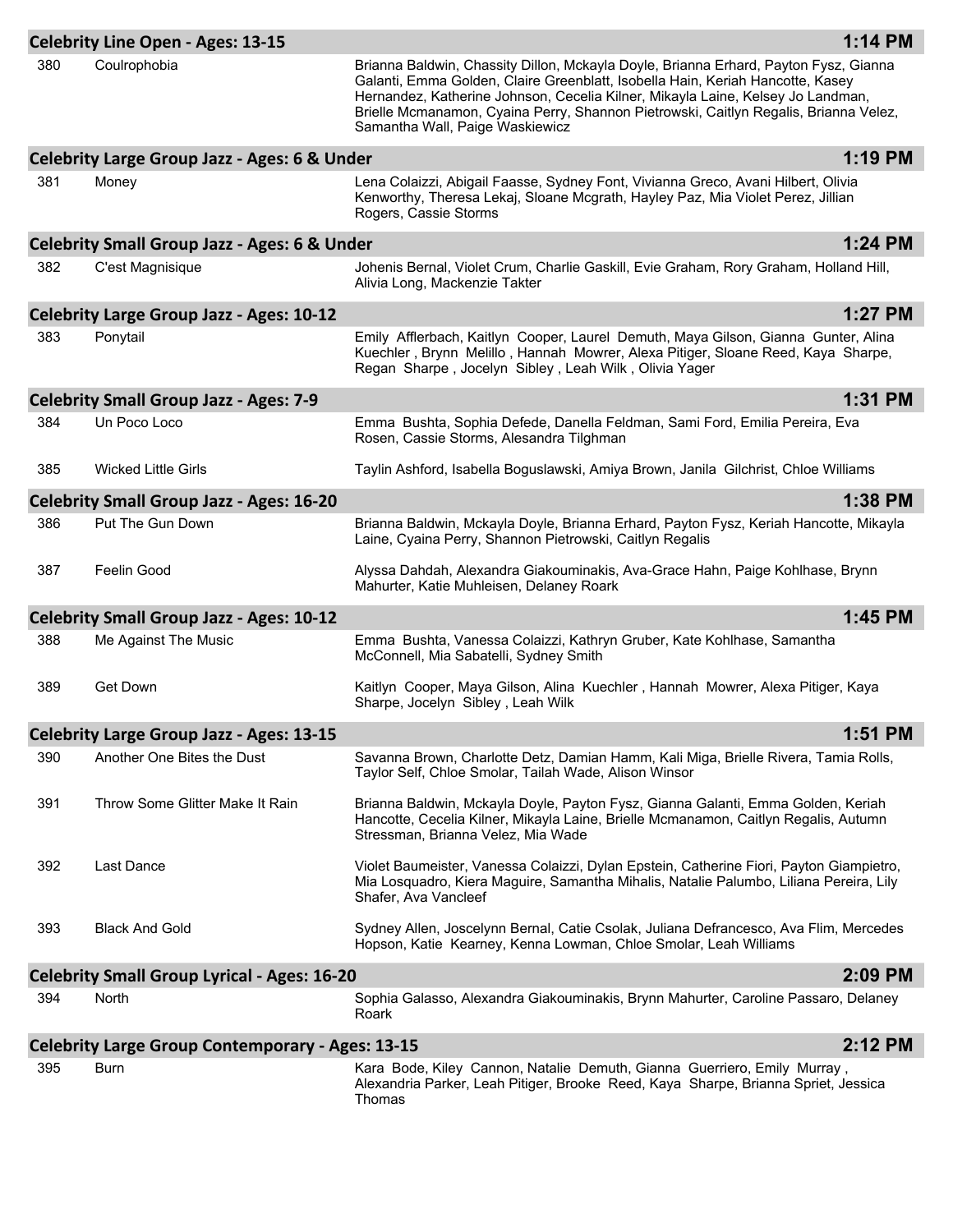| 396 | Coming Home                                                   | Ryleigh Bernier, Ella Bobbie, Alexa Felson, Kylen Lambe, Kaylee Losco, Mackenzie<br>Murphy, Maddie Murphy, Guilianna Ramarez, Evan Toll, Mackenzie Zabriskie                                                                                                                                                                                                                                          |         |
|-----|---------------------------------------------------------------|-------------------------------------------------------------------------------------------------------------------------------------------------------------------------------------------------------------------------------------------------------------------------------------------------------------------------------------------------------------------------------------------------------|---------|
| 397 | <b>Better Days</b>                                            | Keely Baker, Mckayla Doyle, Payton Fysz, Isobella Hain, Katherine Johnson, Kelsey Jo<br>Landman, Brielle Mcmanamon, Shannon Pietrowski, Caitlyn Regalis, Autumn<br>Stressman, Mia Wade                                                                                                                                                                                                                |         |
|     | <b>Celebrity Large Group Contemporary - Ages: 10-12</b>       |                                                                                                                                                                                                                                                                                                                                                                                                       | 2:26 PM |
| 398 | Dream A Little Dream                                          | Emma Bushta, Jeanna Carrazzone, Vanessa Colaizzi, Isabella Dilorenzo, Catherine<br>Fiori, Mackenzie Giampietro, Kathryn Gruber, Abbey Kempkes, Kate Kohlhase,<br>Samantha McConnell, Erin Montague, Mia Sabatelli, Sydney Smith                                                                                                                                                                       |         |
|     | <b>Celebrity Small Group Contemporary - Ages: 16-20</b>       |                                                                                                                                                                                                                                                                                                                                                                                                       | 2:30 PM |
| 399 | <b>Broken Sleep</b>                                           | Kara Bode, Kiley Cannon, Natalie Demuth, Emily Murray, Alexandria Parker, Brooke<br>Reed, Brianna Spriet, Jessica Thomas                                                                                                                                                                                                                                                                              |         |
|     | <b>Celebrity Large Group Contemporary - Ages: 16-20</b>       |                                                                                                                                                                                                                                                                                                                                                                                                       | 2:33 PM |
| 400 | Run                                                           | Allison Crone, Alyssa Dahdah, Sophia Galasso, Alexandra Giakouminakis, Hailey<br>Gruenler, Ava-Grace Hahn, Paige Kohlhase, Brynn Mahurter, Katie Muhleisen, Caroline<br>Passaro, Gabrielle Rice, Delaney Roark                                                                                                                                                                                        |         |
|     | <b>Celebrity Small Group Tap - Ages: 10-12</b>                |                                                                                                                                                                                                                                                                                                                                                                                                       | 2:38 PM |
| 401 | Company B                                                     | Emily Afflerbach, Gianna Gunter, Brynn Melillo, Regan Sharpe                                                                                                                                                                                                                                                                                                                                          |         |
| 402 | Make It Work                                                  | Kaitlyn Cooper, Maya Gilson, Alina Kuechler, Hannah Mowrer, Kaya Sharpe, Regan<br>Sharpe, Leah Wilk                                                                                                                                                                                                                                                                                                   |         |
|     | <b>Celebrity Line Tap - Ages: 10-12</b>                       |                                                                                                                                                                                                                                                                                                                                                                                                       | 2:45 PM |
| 403 | Swing With Me                                                 | Emma Bushta, Vanessa Colaizzi, Isabella Dilorenzo, Dylan Epstein, Danella Feldman,<br>Mackenzie Giampietro, Payton Giampietro, Kathryn Gruber, Ana Grace Haggerty,<br>Hannah Harz, Kate Kohlhase, Mia Losquadro, Samantha McConnell, Samantha Mihalis,<br>Erin Montague, Natalie Palumbo, Emilia Pereira, Isabela Pereira, Liliana Pereira, Sophie<br>Pliva, Mia Sabatelli, Lily Shafer, Sydney Smith |         |
|     | <b>Celebrity Small Group Tap - Ages: 16-20</b>                |                                                                                                                                                                                                                                                                                                                                                                                                       | 2:50 PM |
| 404 | Take On Me                                                    | Olivia Burnett, Gianna Corrado, Emma Dorrler, Abby Stinson                                                                                                                                                                                                                                                                                                                                            |         |
|     | <b>Celebrity Small Group Lyrical - Ages: 7-9</b>              |                                                                                                                                                                                                                                                                                                                                                                                                       | 2:53 PM |
| 405 |                                                               |                                                                                                                                                                                                                                                                                                                                                                                                       |         |
|     | When Somebody Loved Me                                        | Isabella Boguslawski, Amiya Brown, Janila Gilchrist, Chloe Williams                                                                                                                                                                                                                                                                                                                                   |         |
|     |                                                               |                                                                                                                                                                                                                                                                                                                                                                                                       | 2:57 PM |
| 406 | <b>Celebrity Large Group Lyrical - Ages: 7-9</b><br>Goodnight | Sophia Defede, Danella Feldman, Sami Ford, Ana Grace Haggerty, Olivia Kenworthy,<br>Emilia Pereira, Eva Rosen, Charlotte Saenger, Cassie Storms, Alesandra Tilghman                                                                                                                                                                                                                                   |         |
|     | <b>Celebrity Large Group Lyrical - Ages: 10-12</b>            |                                                                                                                                                                                                                                                                                                                                                                                                       | 3:01 PM |
| 407 | One Moment More                                               | Violet Baumeister, Alexandra Carrasco, Vanessa Colaizzi, Dylan Epstein, Payton<br>Giampietro, Hannah Harz, Kiera Maguire, Samantha Mihalis, Natalie Palumbo, Isabela<br>Pereira, Liliana Pereira, Emily Rolla, Mia Sabatelli, Lily Shafer, Ava Vancleef                                                                                                                                               |         |
| 408 | Long Lost Child                                               | Emily Afflerbach, Kaitlyn Cooper, Laurel Demuth, Maya Gilson, Gianna Gunter, Alina<br>Kuechler, Brynn Melillo, Hannah Mowrer, Alexa Pitiger, Sloane Reed, Kaya Sharpe,<br>Regan Sharpe, Jocelyn Sibley, Leah Wilk, Olivia Yager                                                                                                                                                                       |         |
|     | <b>Celebrity Large Group Lyrical - Ages: 13-15</b>            |                                                                                                                                                                                                                                                                                                                                                                                                       | 3:10 PM |
| 409 | <b>Empty Chairs</b>                                           | Sydney Allen, Joscelynn Bernal, Catie Csolak, Juliana Defrancesco, Ava Flim, Mercedes<br>Hopson, Katie Kearney, Kenna Lowman, Taylor Self, Leah Williams                                                                                                                                                                                                                                              |         |
| 410 | Space                                                         | Violet Baumeister, Jeanna Carrazzone, Allison Crone, Alyssa Dahdah, Isabella<br>Dilorenzo, Sophia Galasso, Alexandra Giakouminakis, Mackenzie Giampietro, Hailey<br>Gruenler, Kate Kohlhase, Paige Kohlhase, Brynn Mahurter, Erin Montague, Katie<br>Muhleisen, Caroline Passaro, Isabela Pereira, Gabrielle Rice, Delaney Roark                                                                      |         |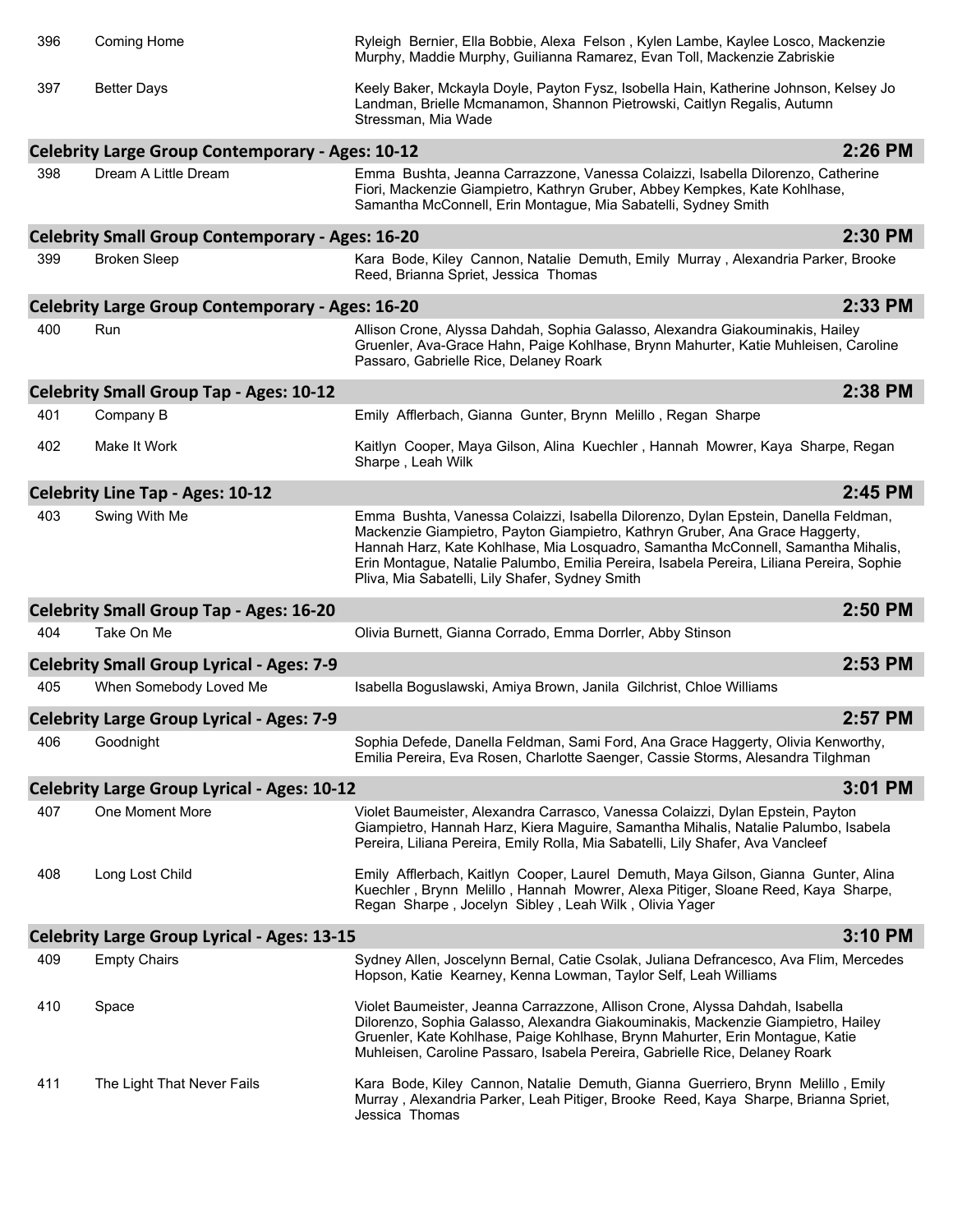| <b>Celebrity Production Tap - Ages: 12 &amp; Under</b> |                                                         |                                                                                                                                                                                                                                                                                                                                                                                                                                                                                                                                                                                                                                                        | 3:23 PM |
|--------------------------------------------------------|---------------------------------------------------------|--------------------------------------------------------------------------------------------------------------------------------------------------------------------------------------------------------------------------------------------------------------------------------------------------------------------------------------------------------------------------------------------------------------------------------------------------------------------------------------------------------------------------------------------------------------------------------------------------------------------------------------------------------|---------|
| 412                                                    | Get Up And Go                                           | Olivia Burnett, Michaela Cabales, Giulianna Cantagallo-Rohm, Jessica Catanzaro, Marta<br>Chun, Gianna Corrado, Penny Diaz, Emma Dorrler, Briana Fallace, Kayla Fritchman,<br>Molly Heinrichs, Ava Hixon, Addyson Hubert, Saige Julien, Kelsey Jung, Bailey Kries,<br>Gianna Madurki, Alyssa Massey, Liliana Mendoza, Emma Minutaglio, Emma Mosca,<br>Samantha Perruzzi, Addisyn Rowlin, Madelyn Sandt, Rachel Stefancin, Abby Stinson,<br>Jordin Suite, Vivienne Taggart, Kylie Ten Bosch, Blake Wolcott                                                                                                                                               |         |
|                                                        | <b>Celebrity Production Open - Ages: 12 &amp; Under</b> |                                                                                                                                                                                                                                                                                                                                                                                                                                                                                                                                                                                                                                                        | 3:31 PM |
| 413                                                    | <b>Hocus Pocus</b>                                      | Avery Angelis, Stephanie Bernadskiy, Peyton Burgos, Jenna Carrescia, Carolee Rose<br>Chen, Carrienna Chen, Elyse Colombo, Madison Colombo, Jaymee Cordero, Ava<br>Dasilva, Maryana Deighan, Jessica Dimattei, Marissa Dimattei, Olivia Donato, Gabriella<br>Eidelstein, Isabella Fucile, Mackenzie Harris, Oliwia Kuracinska, Abby Lasocki, Santina<br>Rose Lucchese, Chelsea Manzanillo, Pamela Manzanillo, Alessia Marino, Sloane<br>Murphy, Marley Musco, Olivia Rendon, Luzelena Reyes, Emma Rodriguez, Sophia<br>Safin, Stephanie Safin, Ava Scolaro, Sasha Solovyev, Isabella Soto, Olivia Summer,<br>Hannah Vayser, London Velez, Nina Vislocka |         |
| 414                                                    | The Big Show                                            | Emily Afflerbach, Nora Bennett, Kara Bode, Aayla Burgin, Kiley Cannon, Kaitlyn<br>Cooper, Laurel Demuth, Natalie Demuth, Maya Gilson, Alexa Gramp, Madison<br>Gramp, Eliza Grubbs, Gianna Guerriero, Gianna Gunter, Michael Kallish, Evangeline<br>Knebl, Alina Kuechler, Mia Lamb, Brynn Melillo, Hannah Mowrer, Emily Murray,<br>Alexandria Parker, Alexa Pitiger, Leah Pitiger, Lillian Placko, Brooke Reed, Colette<br>Sharpe, Kaya Sharpe, Regan Sharpe, Jocelyn Sibley, Brianna Spriet, Jessica<br>Thomas, Julia Wenit, Leah Wilk                                                                                                                |         |
|                                                        | <b>Celebrity Line Open - Ages: 13-15</b>                |                                                                                                                                                                                                                                                                                                                                                                                                                                                                                                                                                                                                                                                        | 3:47 PM |
| 415                                                    | Bennie and the Jets                                     | Violet Baumeister, Jeanna Carrazzone, Allison Crone, Alyssa Dahdah, Isabella<br>Dilorenzo, Sophia Galasso, Alexandra Giakouminakis, Mackenzie Giampietro, Hailey<br>Gruenler, Ava-Grace Hahn, Kate Kohlhase, Paige Kohlhase, Brynn Mahurter, Erin<br>Montague, Katie Muhleisen, Caroline Passaro, Isabela Pereira, Gabrielle Rice, Delaney<br>Roark, Sydney Smith                                                                                                                                                                                                                                                                                      |         |
|                                                        | <b>Celebrity Production Jazz - Ages: 13 &amp; Over</b>  |                                                                                                                                                                                                                                                                                                                                                                                                                                                                                                                                                                                                                                                        | 3:52 PM |
| 416                                                    | Pure Love                                               | Sydney Allen, Taylin Ashford, Joscelynn Bernal, Isabella Boguslawski, Amiya Brown,<br>Savanna Brown, Catie Csolak, Juliana Defrancesco, Charlotte Detz, Ava Flim, Janila<br>Gilchrist, Damian Hamm, Mercedes Hopson, Katie Kearney, Kenna Lowman, Kali Miga,<br>Brielle Rivera, Tamia Rolls, Taylor Self, Chloe Smolar, Tailah Wade, Chloe Williams,<br>Leah Williams, Alison Winsor                                                                                                                                                                                                                                                                   |         |

## **AWARDS: 4:30 PM**

| <b>Celebrity Solo Musical Theater - Ages: 16-20</b>      |                       |                   | 5:30 PM |
|----------------------------------------------------------|-----------------------|-------------------|---------|
| 417                                                      | When He Sees Me       | Kara Bode         |         |
| 418                                                      | Model Behavior        | Gianna Galanti    |         |
| 419                                                      | Nowadays              | Emma Riebe        |         |
| <b>Celebrity Solo Hip Hop - Ages: 16-20</b>              |                       |                   | 5:39 PM |
| 420                                                      | <b>Feeling Myself</b> | Carolee Rose Chen |         |
| 421                                                      | Rockin'               | Gianna Corrado    |         |
| 422                                                      | Wait                  | Benjamin Fogg     |         |
| <b>Celebrity Solo Modern - Ages: 16-20</b>               |                       | 5:49 PM           |         |
| 423                                                      | Happier Than Ever     | Gianna Corrado    |         |
| <b>Celebrity Solo Student Choreography - Ages: 16-20</b> |                       |                   | 5:52 PM |
| 424                                                      | Haven                 | Emily Murray      |         |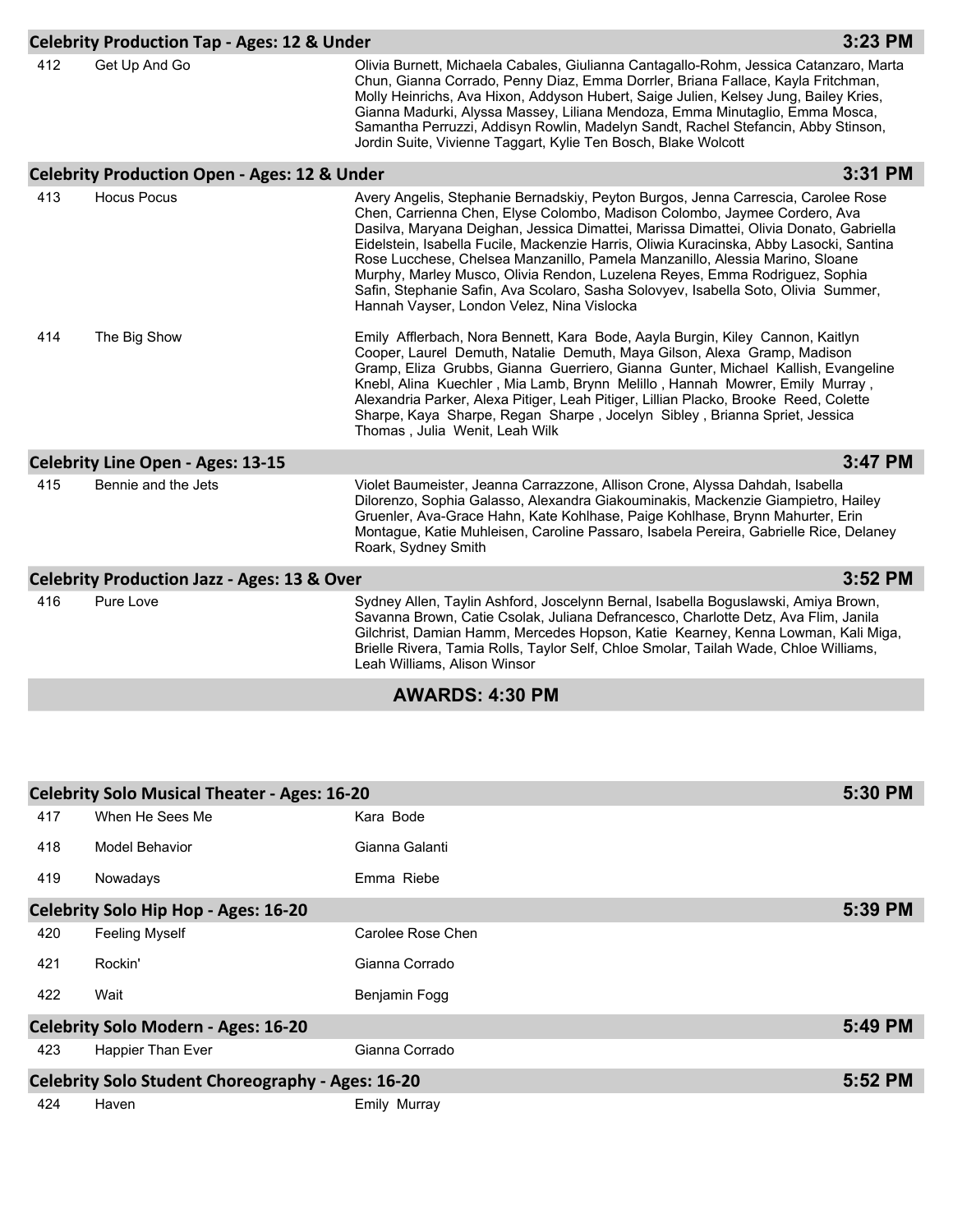|     | <b>Celebrity Solo Open - Ages: 16-20</b>         |                         | 5:55 PM |
|-----|--------------------------------------------------|-------------------------|---------|
| 425 | Inhale Exhale                                    | Alyssa Dahdah           |         |
| 426 | Never Tear Us Apart                              | <b>Brianna Fuentes</b>  |         |
|     | <b>Celebrity Solo Jazz - Ages: 16-20</b>         |                         | 6:01 PM |
| 427 | No Man                                           | Cyaina Perry            |         |
| 428 | Darkness                                         | Katie Muhleisen         |         |
| 429 | Toxic                                            | Lisa Jerez              |         |
| 430 | Missionary Man                                   | Joscelynn Bernal        |         |
| 431 | I Would Rather Go Blind                          | Alexandra Giakouminakis |         |
| 432 | Showstopper                                      | Mikayla Laine           |         |
| 433 | We Will Rock You                                 | Kaylee Losco            |         |
|     | <b>Celebrity Solo Contemporary - Ages: 16-20</b> |                         | 6:23 PM |
| 434 | Work Song                                        | Paige Kohlhase          |         |
| 435 | Cavalier                                         | Ava-Grace Hahn          |         |
| 436 | Hit Me With Your Best Shot                       | Katherine Johnson       |         |
| 437 | Incomplete                                       | Allison Crone           |         |
| 438 | In Roses                                         | Emma Fisher             |         |
| 439 | Tears Of Rain                                    | Katie Muhleisen         |         |
| 440 | Ghosts                                           | <b>Brynn Mahurter</b>   |         |
| 441 | After The Storm                                  | <b>Tracey Freier</b>    |         |
| 442 | <b>Million Reasons</b>                           | Caitlyn Regalis         |         |
| 443 | Have You Ever Seen The Rain                      | Sophia Galasso          |         |
| 444 | Sandcastles                                      | Alexandra Giakouminakis |         |
| 445 | Grace                                            | Kelsey Jo Landman       |         |
| 446 | The Story                                        | Delaney Roark           |         |
| 447 | Runnin To Me                                     | Jessica Thomas          |         |
| 448 | Purple Rain                                      | Emma Riebe              |         |
| 449 | Flower                                           | Brianna Baldwin         |         |
|     | <b>Celebrity Solo Tap - Ages: 16-20</b>          |                         | 7:14 PM |
| 450 | Just You Wait                                    | <b>Brianna Spriet</b>   |         |
| 451 | Get Me To The Church On Time                     | Gabrielle Rice          |         |
| 452 | Stampede                                         | Samantha Perruzzi       |         |
| 453 | Sledgehammer                                     | Abby Stinson            |         |
|     | <b>Celebrity Solo Lyrical - Ages: 16-20</b>      |                         | 7:27 PM |
| 454 | Break My Heart Again                             | Emily Murray            |         |
| 455 | Champion                                         | Alexandria Parker       |         |
| 456 | Yours                                            | Kiley Cannon            |         |